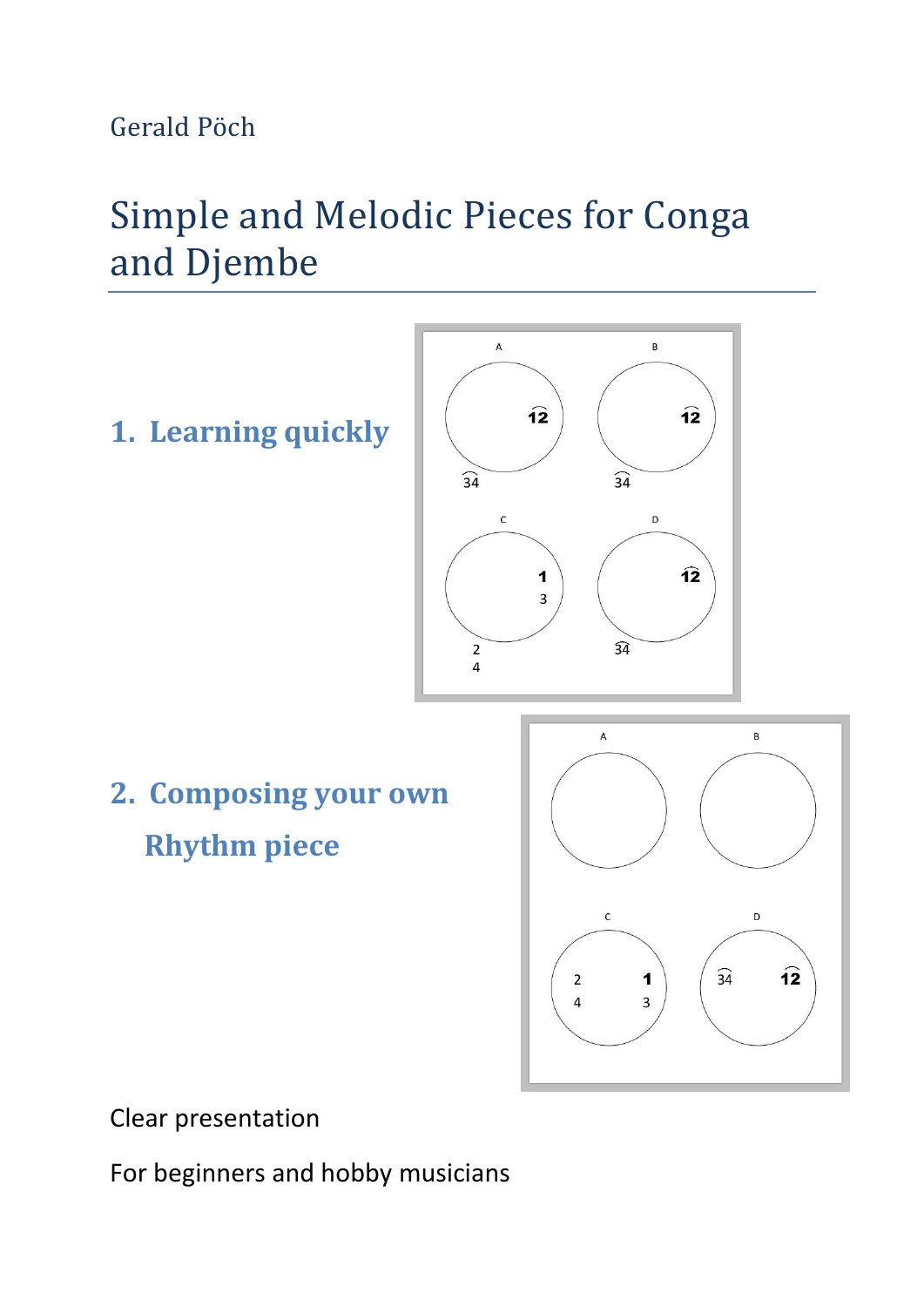*For my beloved* 

 *And our Percussion Group*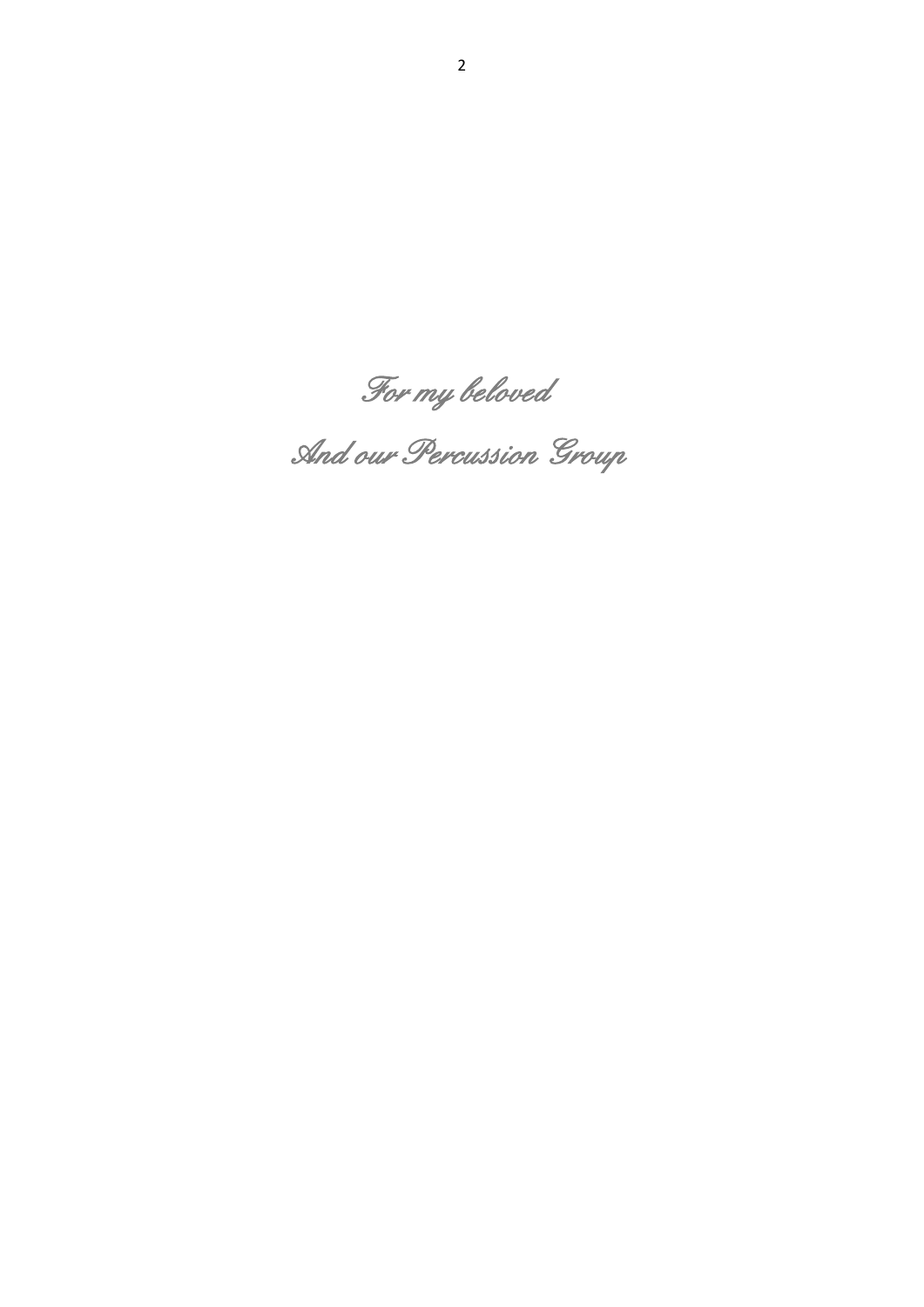### **Introduction**

Quite recently we have put a book onto our website [\(www.trommeln-ohne](http://www.trommeln-ohne-noten.at/)[noten.at\)](http://www.trommeln-ohne-noten.at/) showing a vivid image of rhythms, providing many examples. In a first part of this booklet, I want to show simple and melodic pieces in 4/4 measure. In a second part it is demonstrated that almost everyone can easily compose such rhythms.

All pieces presented here are from the author and consist of four measures indicated by A – D with numbers for the sequence of beats according to the method referred to above. Examples given already exhibit their melodic character when slowly played.

Those who want to play with others can try to play them in canon or with rhythms like Bomba, Caballo, Salidor, Tango Nuevo or Calypso and Tumbao. Also, one can experiment with the first part (measure A and B) of the pieces of this booklet, preferably with those of another group. By this means you are more likely to get a polyrhythmic character.

Patterns for your own compositions consist of beats for the last two measures which have to be completed by beats for the first two, only. Take first measures from the examples of the first part or develop your own patterns for measures A and B. You will most likely be surprised about the effect of the rhythms generated in this way.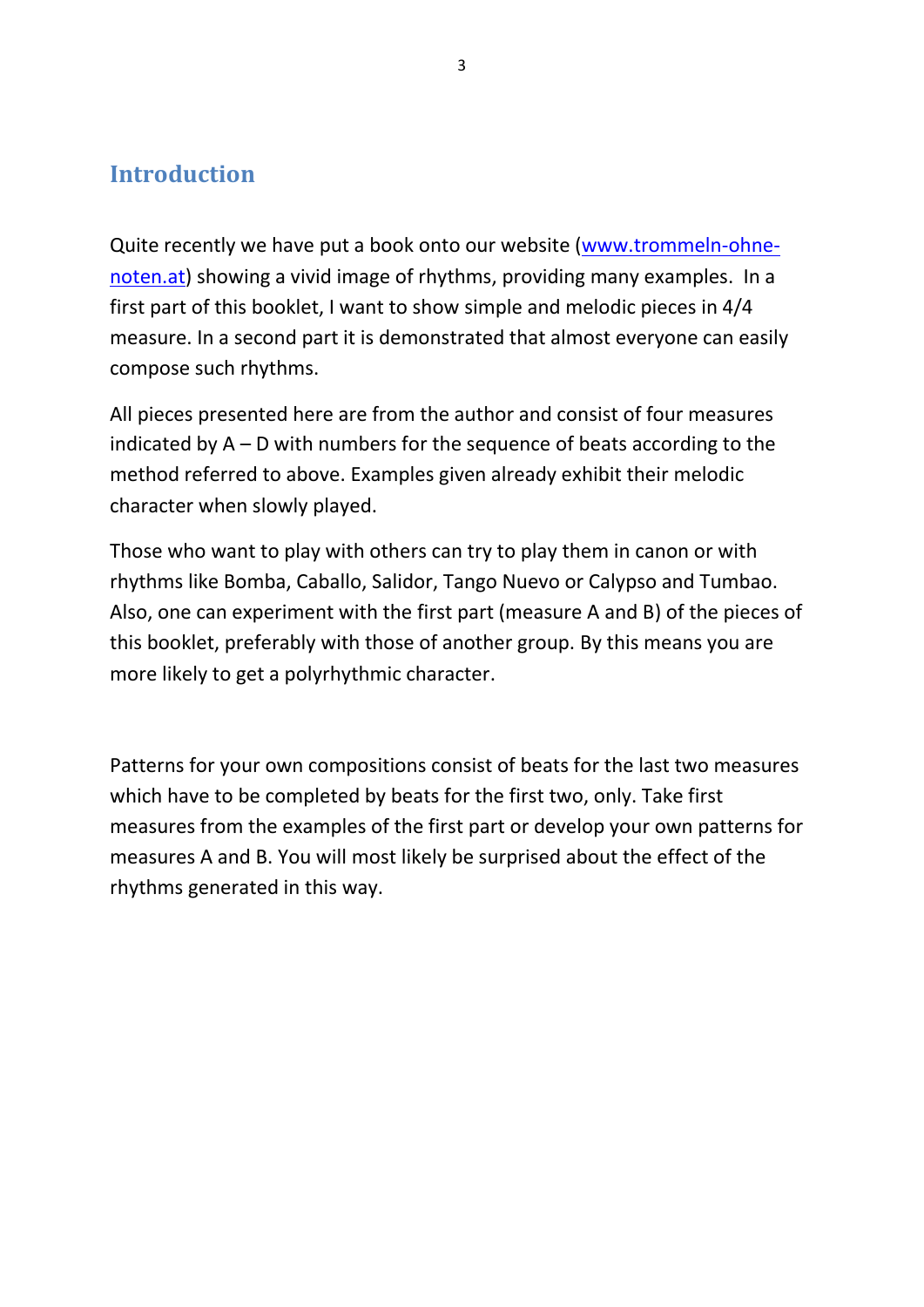# **Part 1**

### **Presentation of beating sequence**

Basically, circles not only stand for measures but also indicate the area of a drumhead. Strokes are given by consecutive numbers  $1 - 4$  (here) for each measure and are shown inside the circle for Bass-strokes and outside for Openstrokes. Right hand strokes are indicated by numbers in the right part, left hand strokes in the left part of this image. This will be illustrated and explained further below and in the examples. All of them run over four measures and are repeated over and over again as long as you want.

A single number indicates a short stroke, two numbers attached a long one. For instance, four short strokes  $1 - 2 - 3 - 4$ two long strokes  $\widehat{12} - \widehat{34}$  counted: one two – three four

The examples are grouped together according to short and long strokes, respectively, in the first measure.

Basic strokes are Bass, Open, and Slap. The latter is not used here.

The **Bass**-stroke is played with the flat hand near the center of the drumhead and gives a rather deep thud, The **Open**-stroke is played with the fingers near the edge hardly touching the rim of the instrument. Its sound is rather clear.

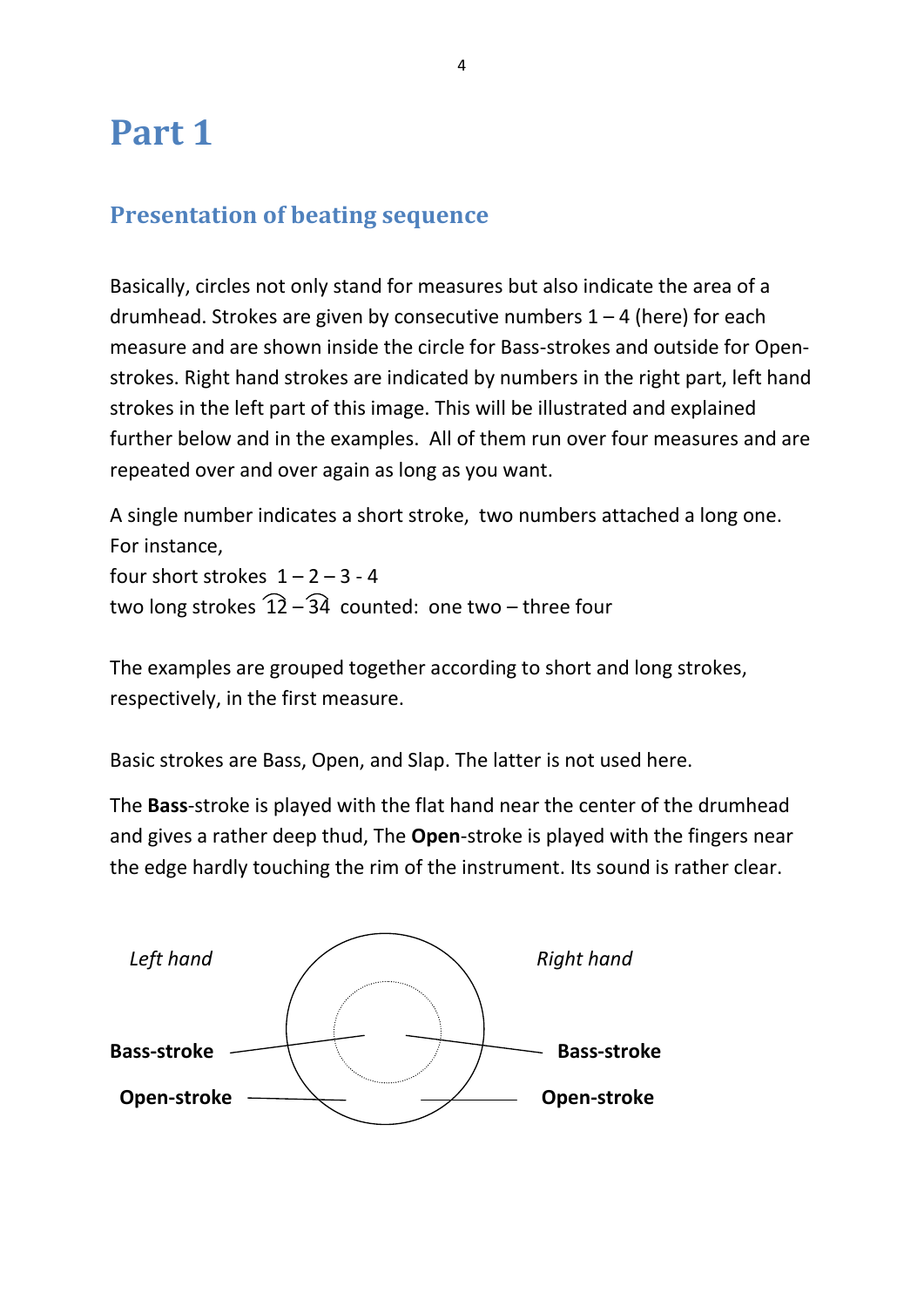**First measure with two long strokes**

A:  $\log - \log \quad \widehat{12} \quad \widehat{34}$ 

Pieces starting with two long strokes impose as rather slow and solemn rhythms. They are best suited for beginners.

In each case the accentuation is on the first stroke and the slow rhythm is mostly interrupted by short beats in the third measure (C), once in B. Accentuated strokes are indicated by bold face, especially accentuated by bold face type numbers underlined.

The plain character of the pieces will allow beginners to play them faster without difficulties.

Comment to "long" strokes:

As in our e-book on [www.trommeln-ohne-noten.at](http://www.trommeln-ohne-noten.at/) I here also prefer *two* closely attached numbers to characterize *one* stroke followed by a pause.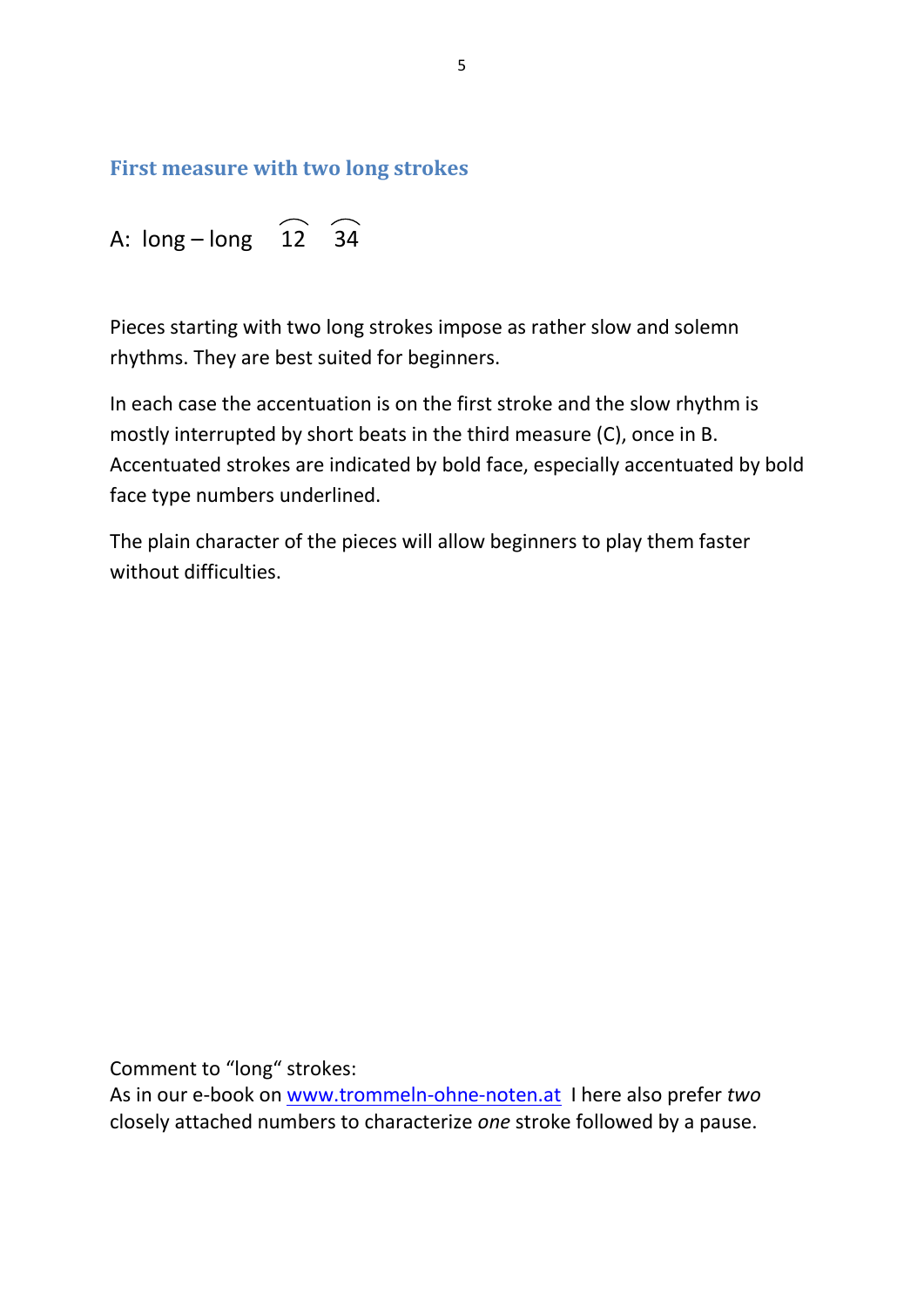*The Drummer Boy* 



This piece starts like most rhythms with an accentuated first stroke played with the right hand.

The drummer only beats the middle area of the drumhead producing the deep sound - and always hand by hand (right –left –right – left). The fast beats in C interpose with the slow rhythm of this piece.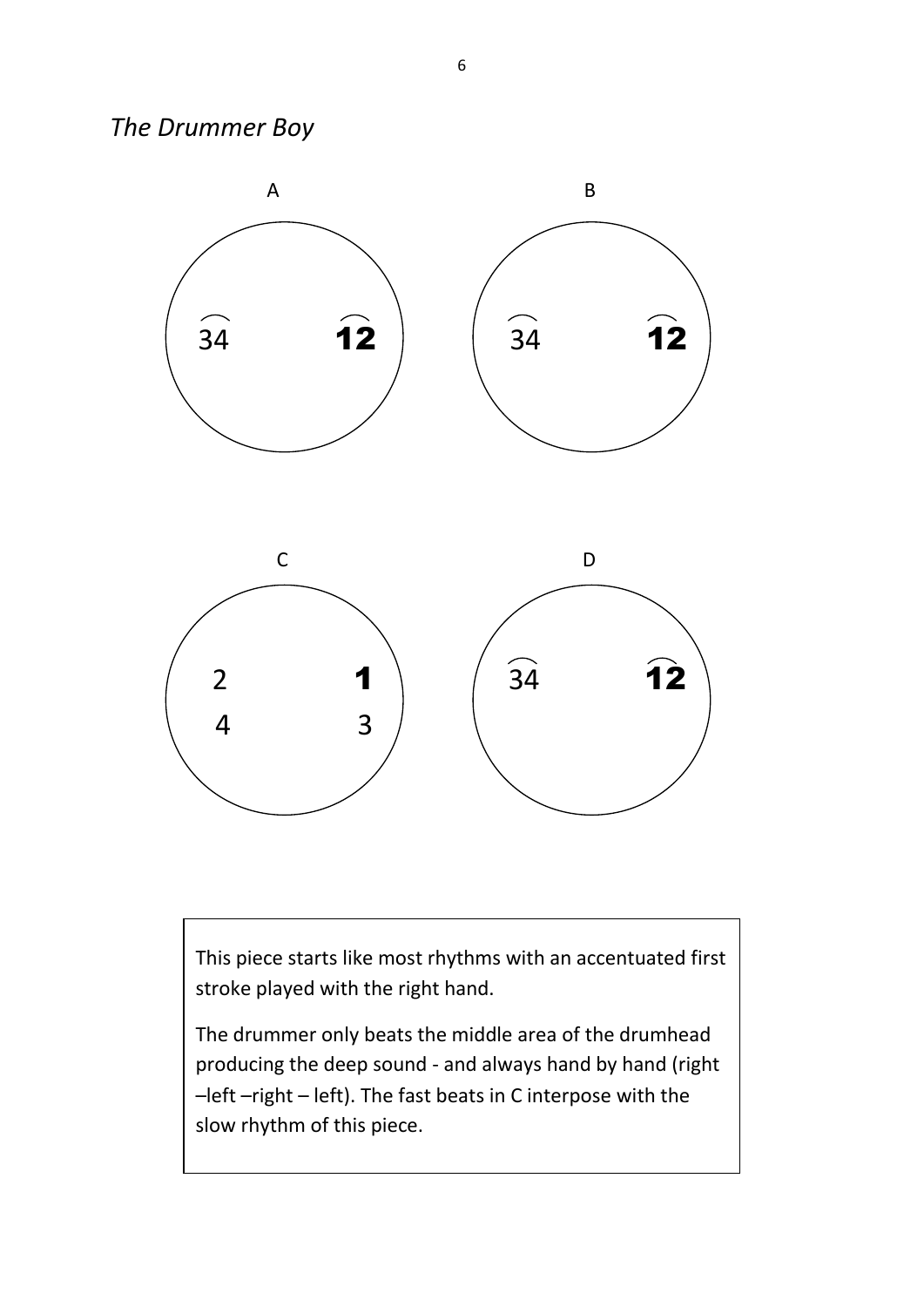*The Drummer Girl* 



She plays the same rhythm as her brother but with Opentones instead of Bass-strokes. Note how this changes the character of the rhythm.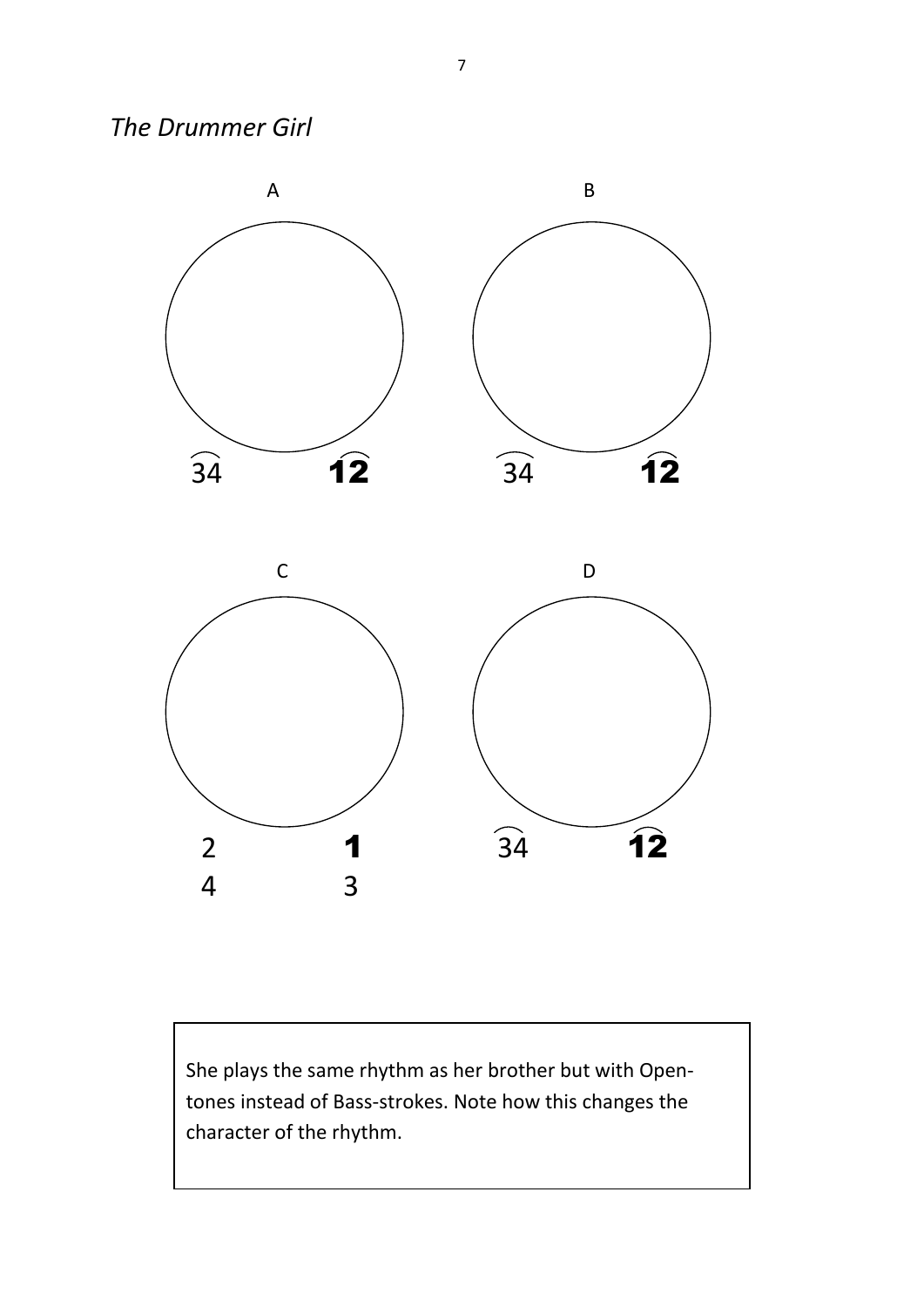



This piece is similar to the Drummer Boy but more vivid in the second part. Right-left playing in A - D, and Bass-Open in the second part (C-D).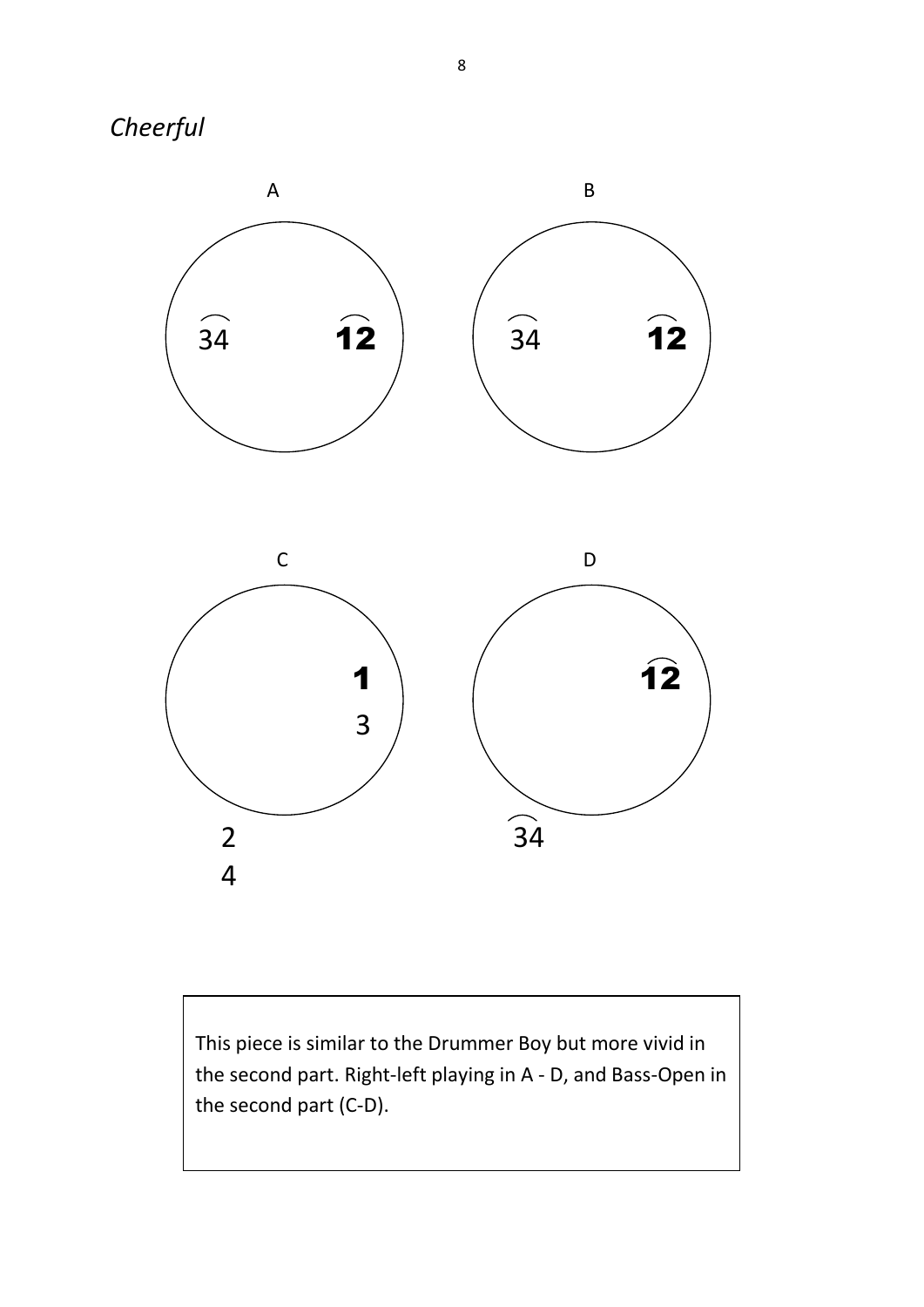*Catch Me* 



Contrary to the foregoing pieces all strokes are short in B and C. During the fast middle part children are running this way and that …

Right – left playing throughout this rhythm.

2 3 34

4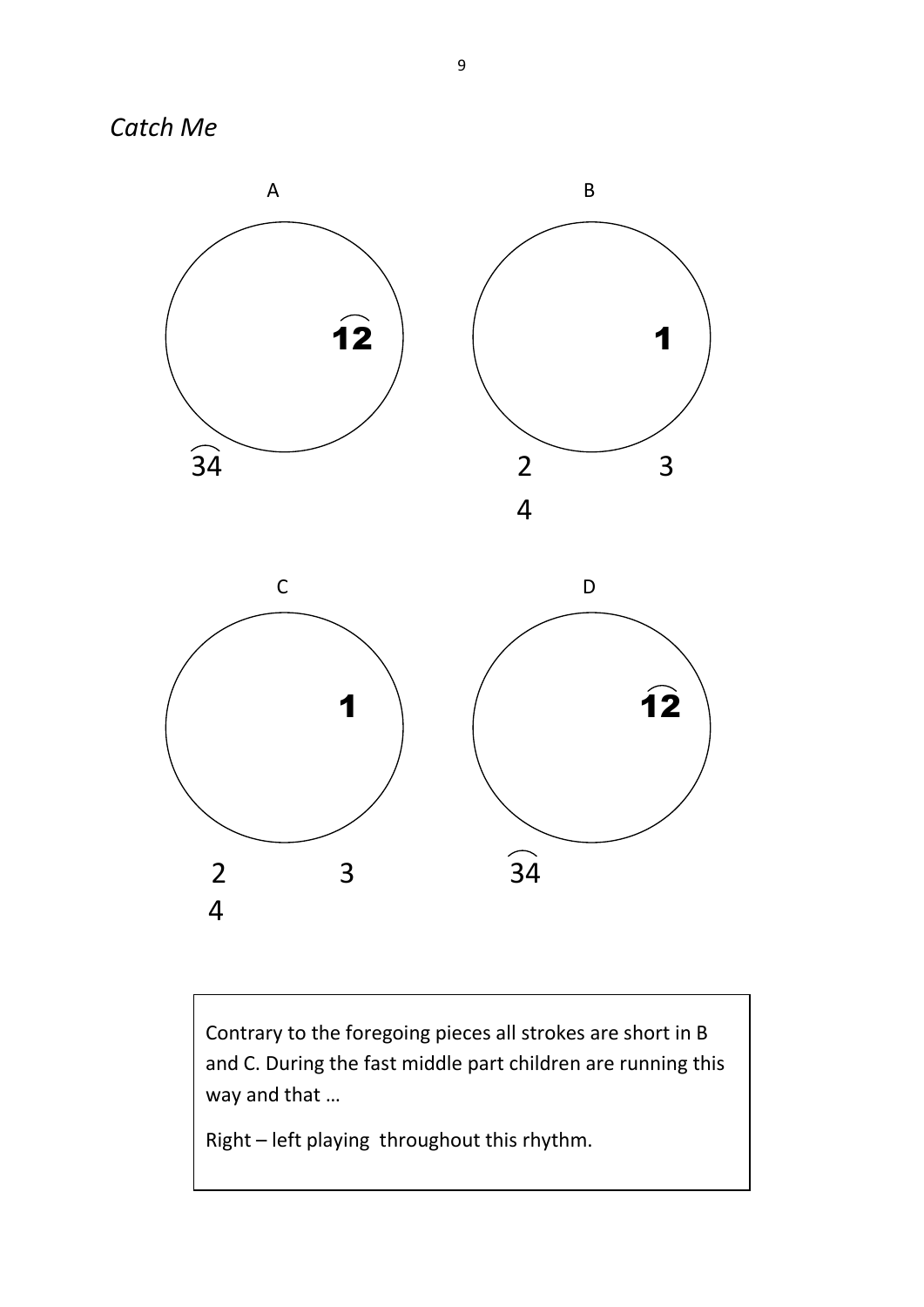*On Top of a Mountain* 



This piece also resembles the "Drummer Boy".

The slow rhythm is interposed by the fast part in C.

Right – left playing again. In addition Bass- and Openstrokes alternate.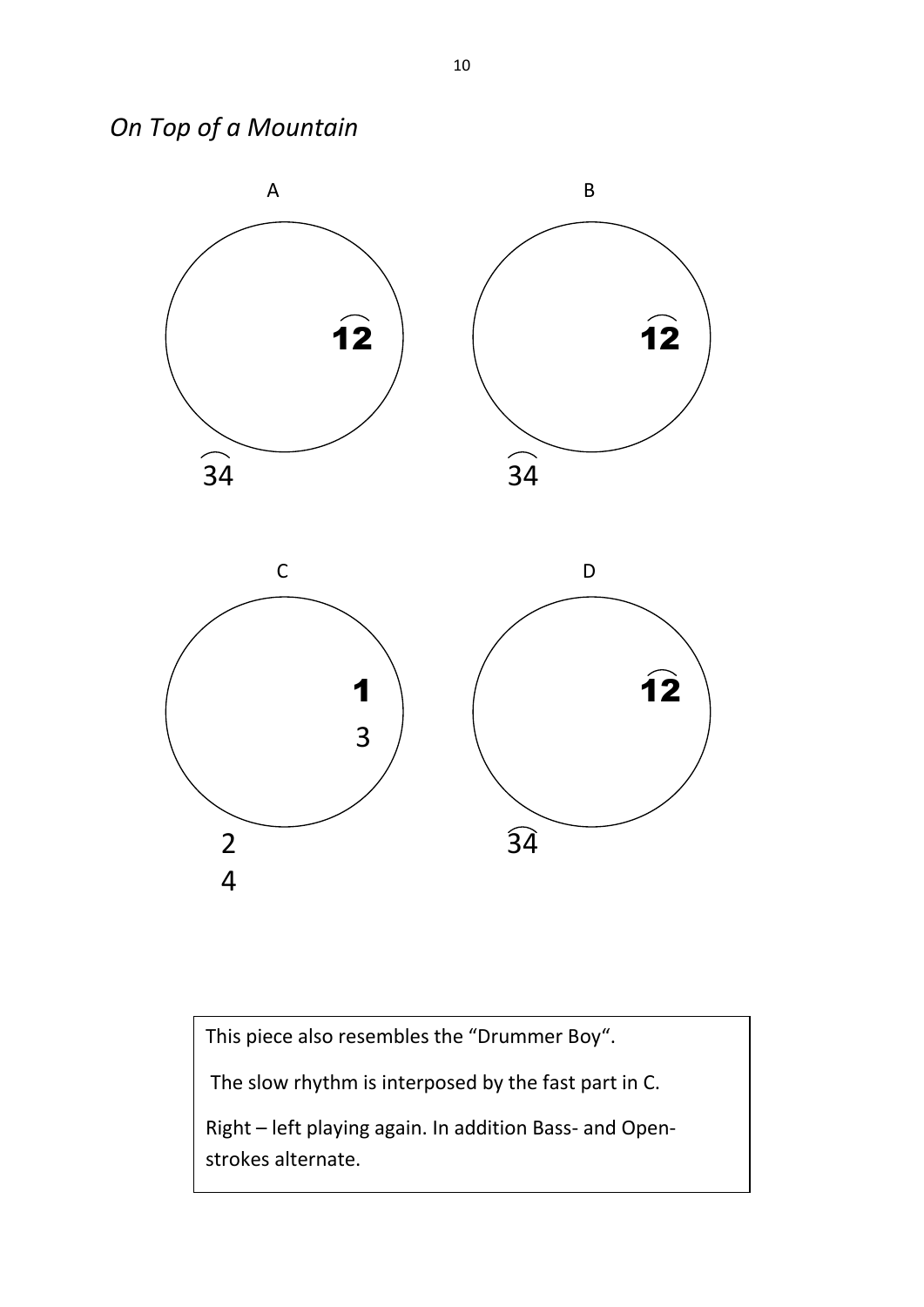



34 34

Here, the slow rhythm is interrupted by four short strokes in B rather than in C.

Hand to hand playing right – left throughout.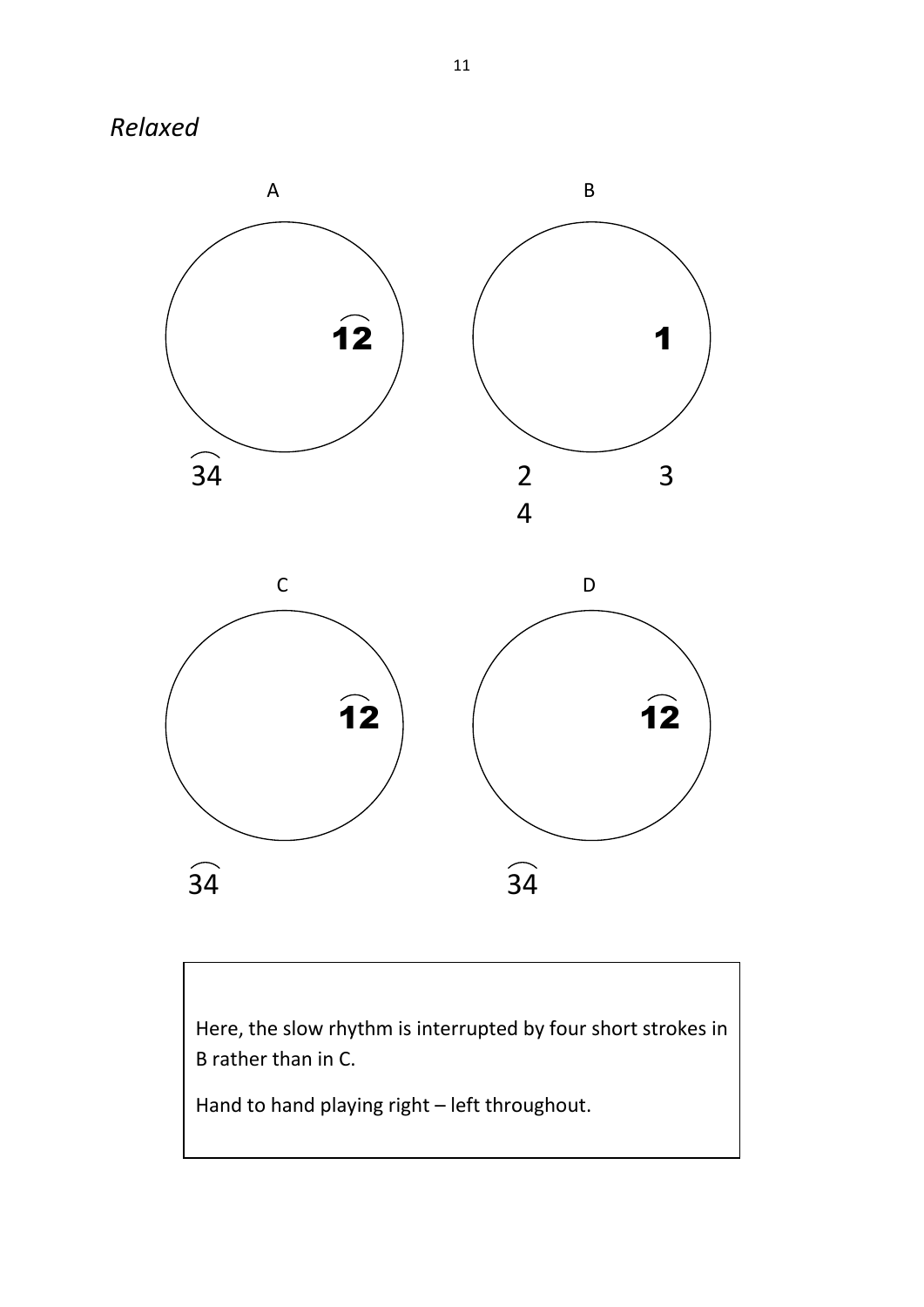**First measure with a long one followed by two short strokes**

A: Long – short – short 
$$
\widehat{12}
$$
 3 4

The following three pieces are examples of this type of rhythm with emphasis on the first stroke.

They are more vivid than those already shown and a bit more demanding.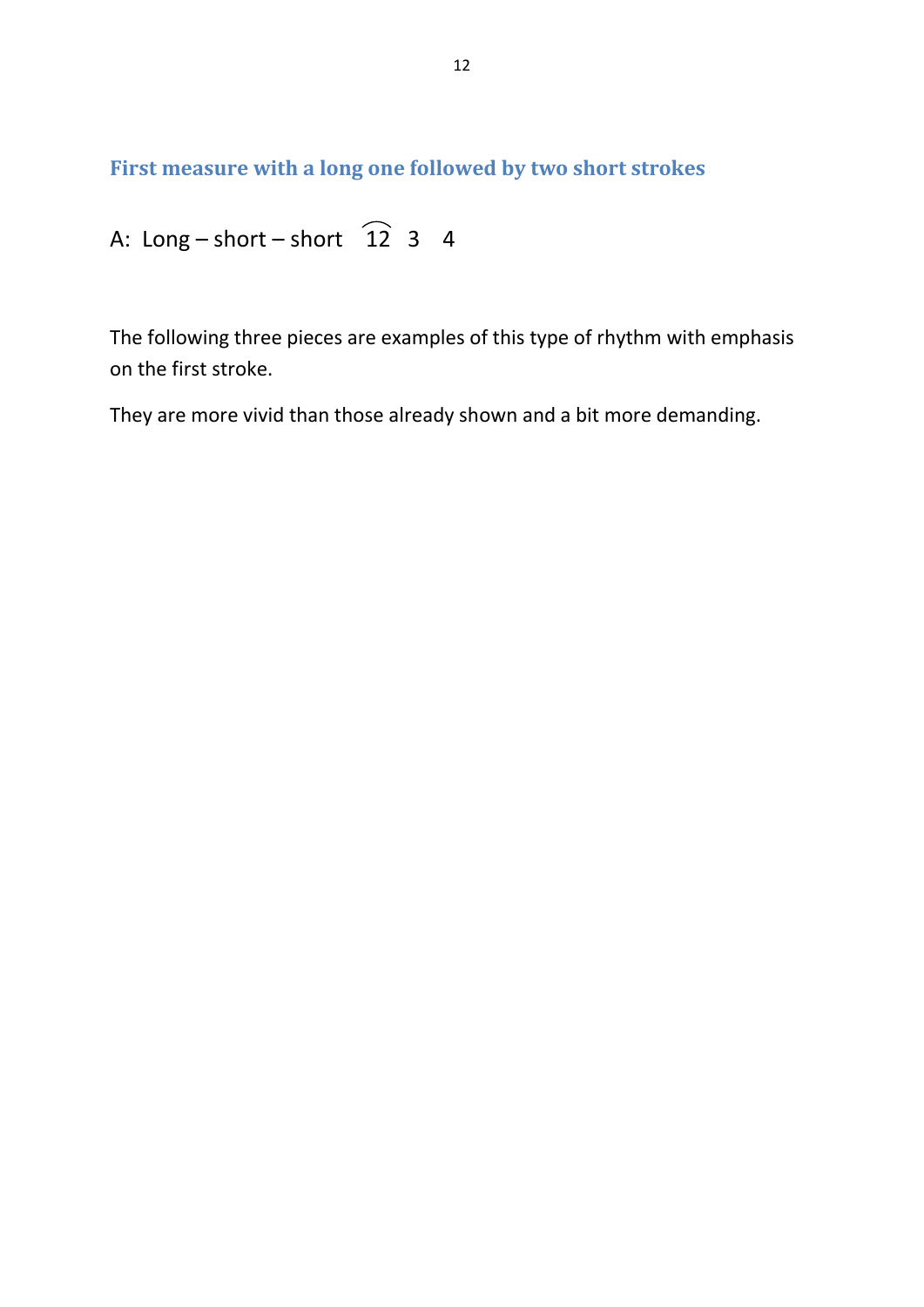*Parade* 



Note that both the third and fourth stroke in the first measure are played as Open-strokes with the left hand. The others are beaten right- left and Bass – Open, as well.

Imagine that the parade has reached the festival ground.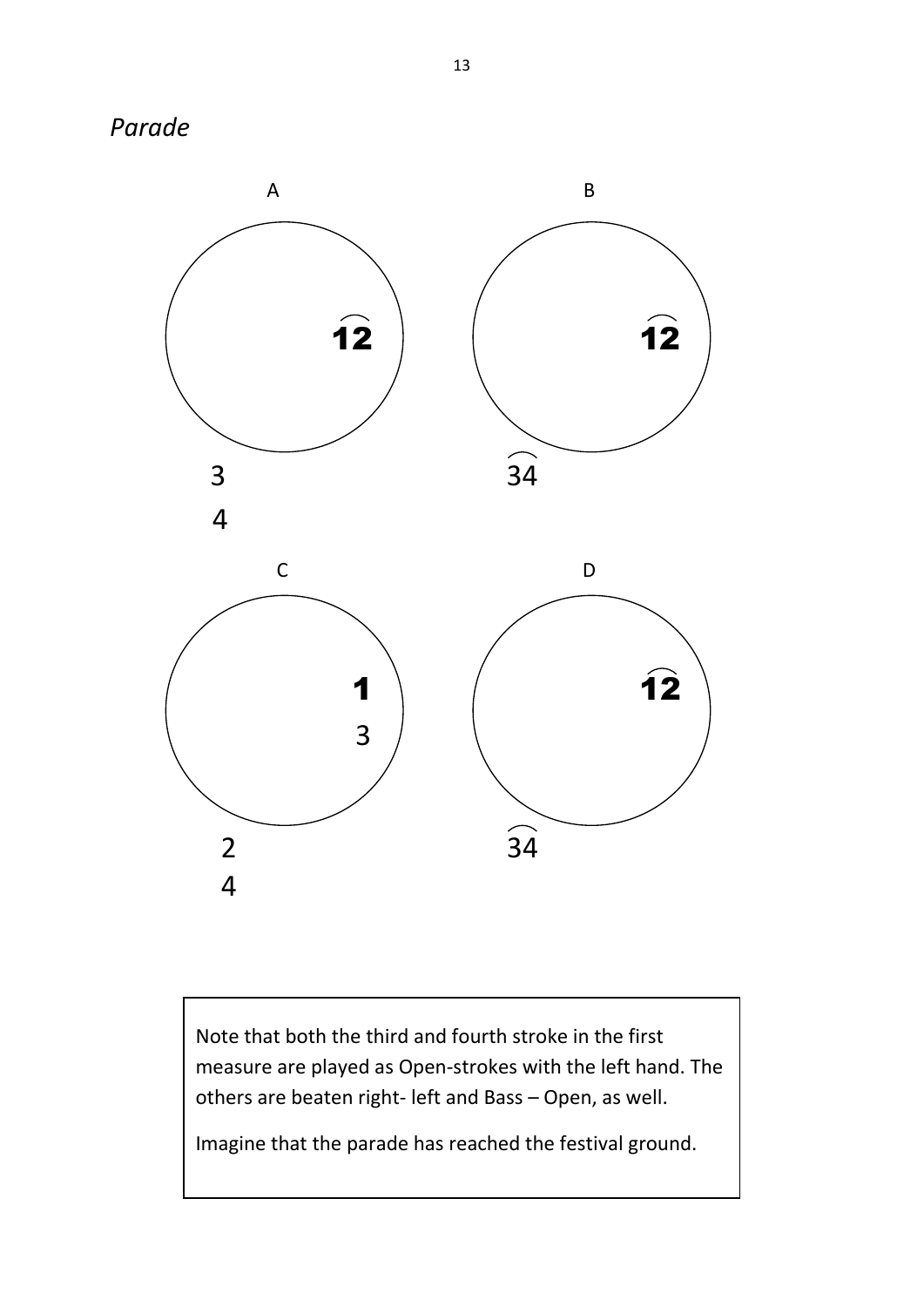*The Dance* 





This rhythm is again played by right and left strokes and the first in each measure is accentuated. Therefore, the left hand stroke in B is accentuated.

Think of a dance to a racy melody.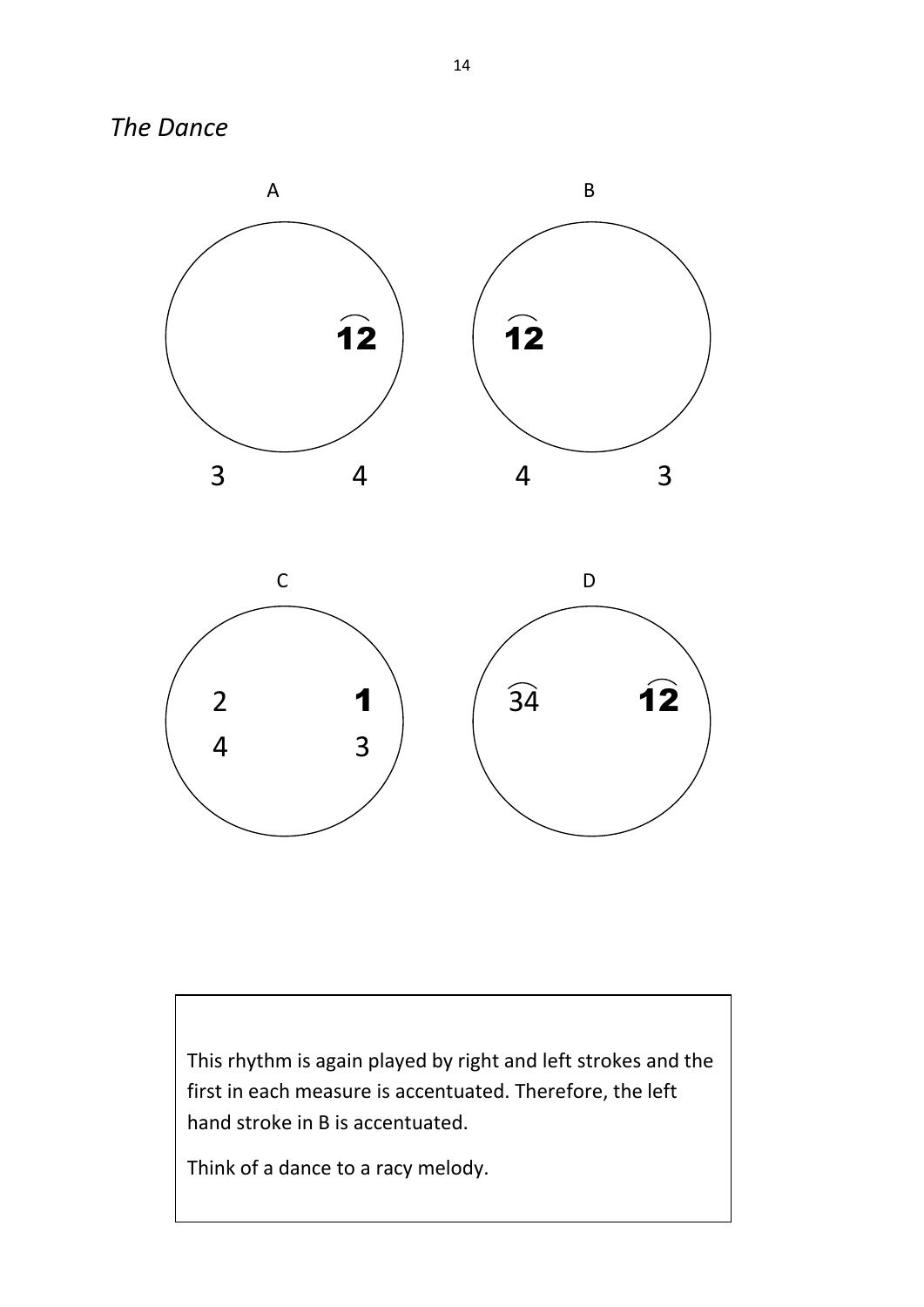*Looking at the Mirror* 



In the first two measures the long and the following short stroke are both played by the right hand. The last two measures C and D are played alternately right – left.

Imagine a critical look into the mirror.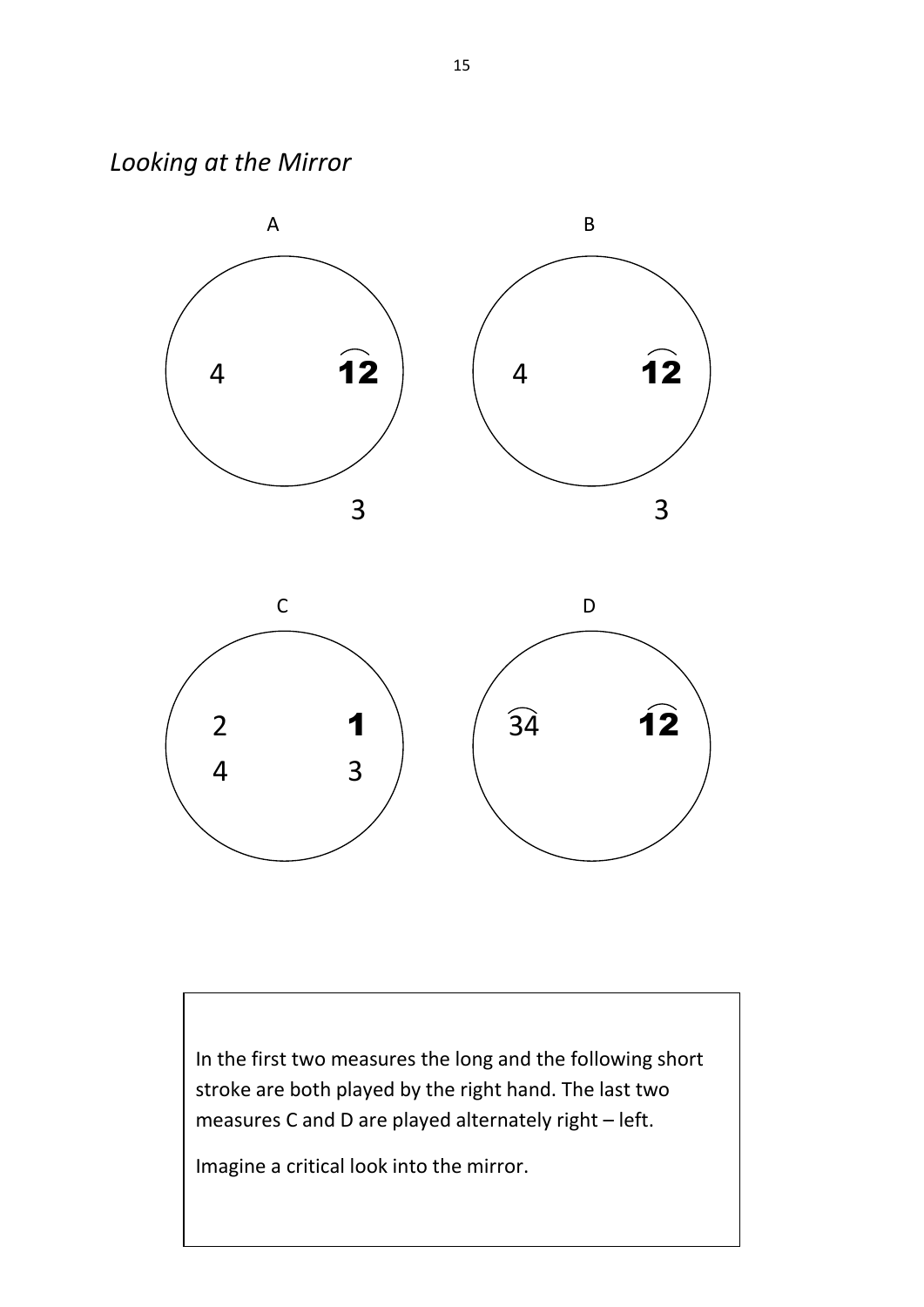#### **First measure with two short and one long stroke**

A: Short – short - long  $1$  2  $\widehat{34}$ 

This basic rhythm is close to an earwig. We find it in the well known Tumbaorhythm. In the here presented examples the long stroke  $\widehat{34}$  is more or less accentuated besides the first one. This makes these rhythms with two short and one long stroke quite vivid.

The Tumbao rhythm mentioned is usually played with a Slap of the long stroke which is considered by most percussionists as the third basic stroke besides Bass and Open. This stroke is not considered here since it is a more challenging stroke than Bass and Open.

Examples with a code number were selected by members of the family and are dedicated to them. The code number given is for their anonymity.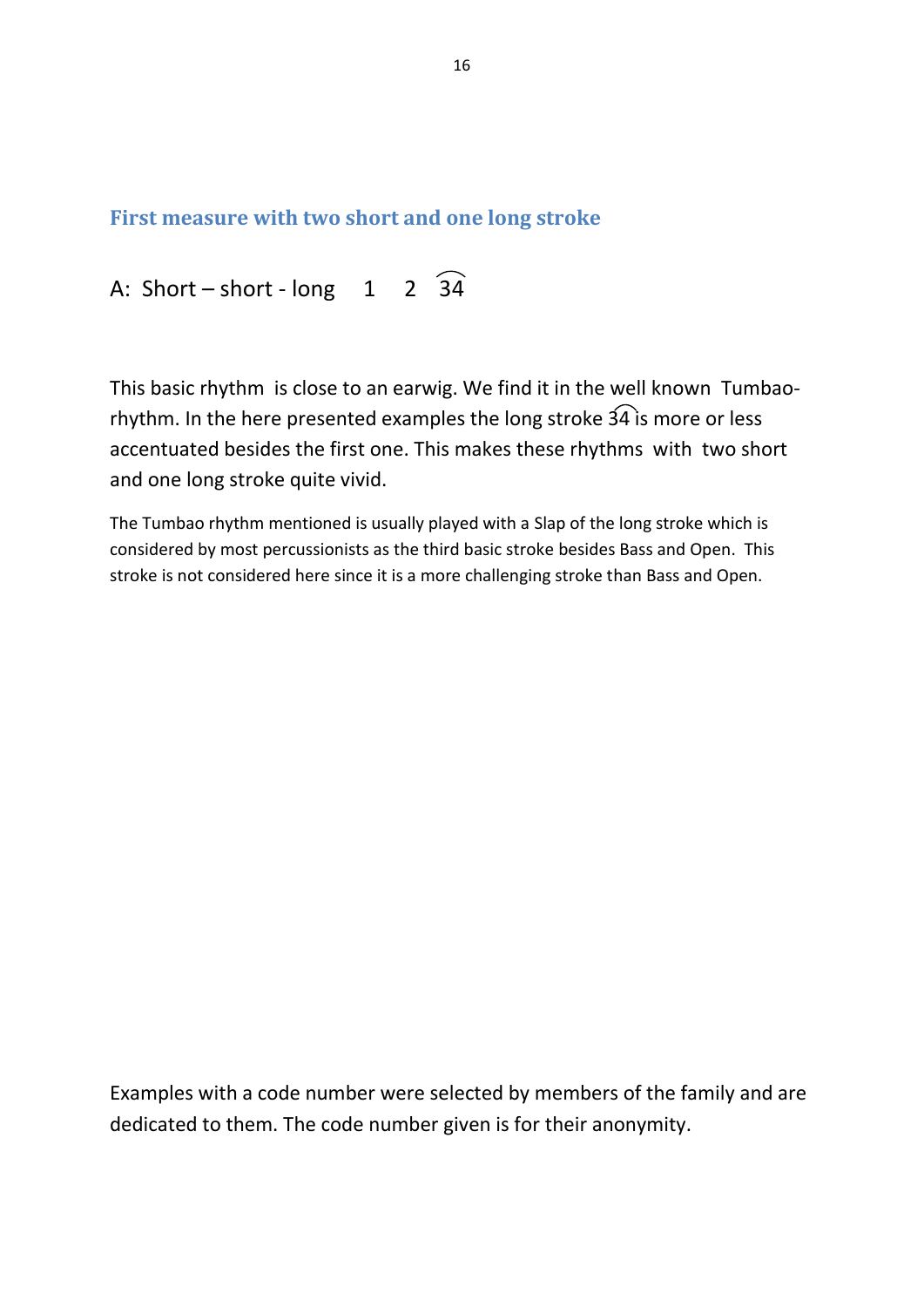



This rhythm is played with Bass strokes only. Together with the accentuated long strokes it is kind of decided in character.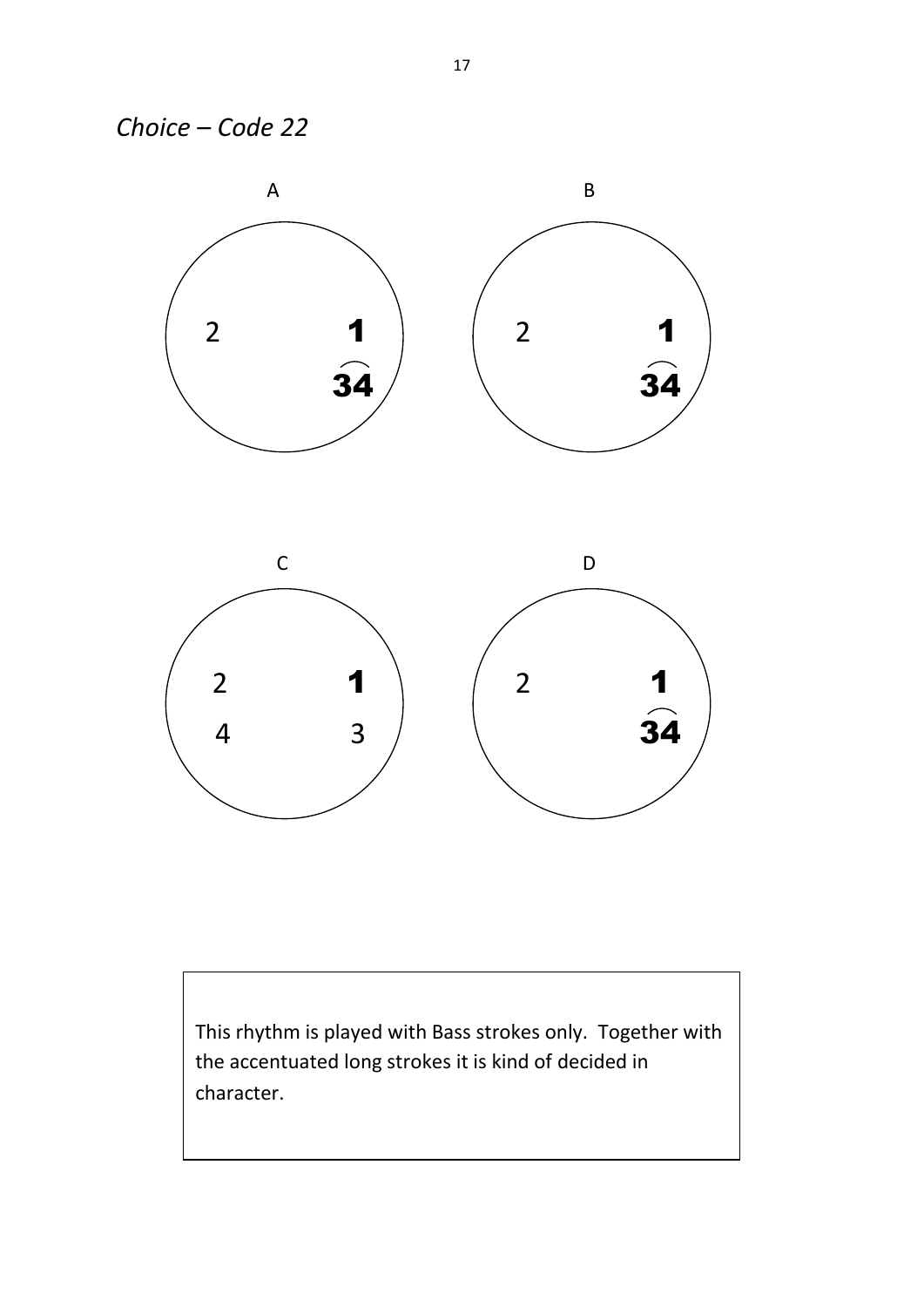



Similar to the previous rhythm this example is more vivid because of the Open strokes in all four measures.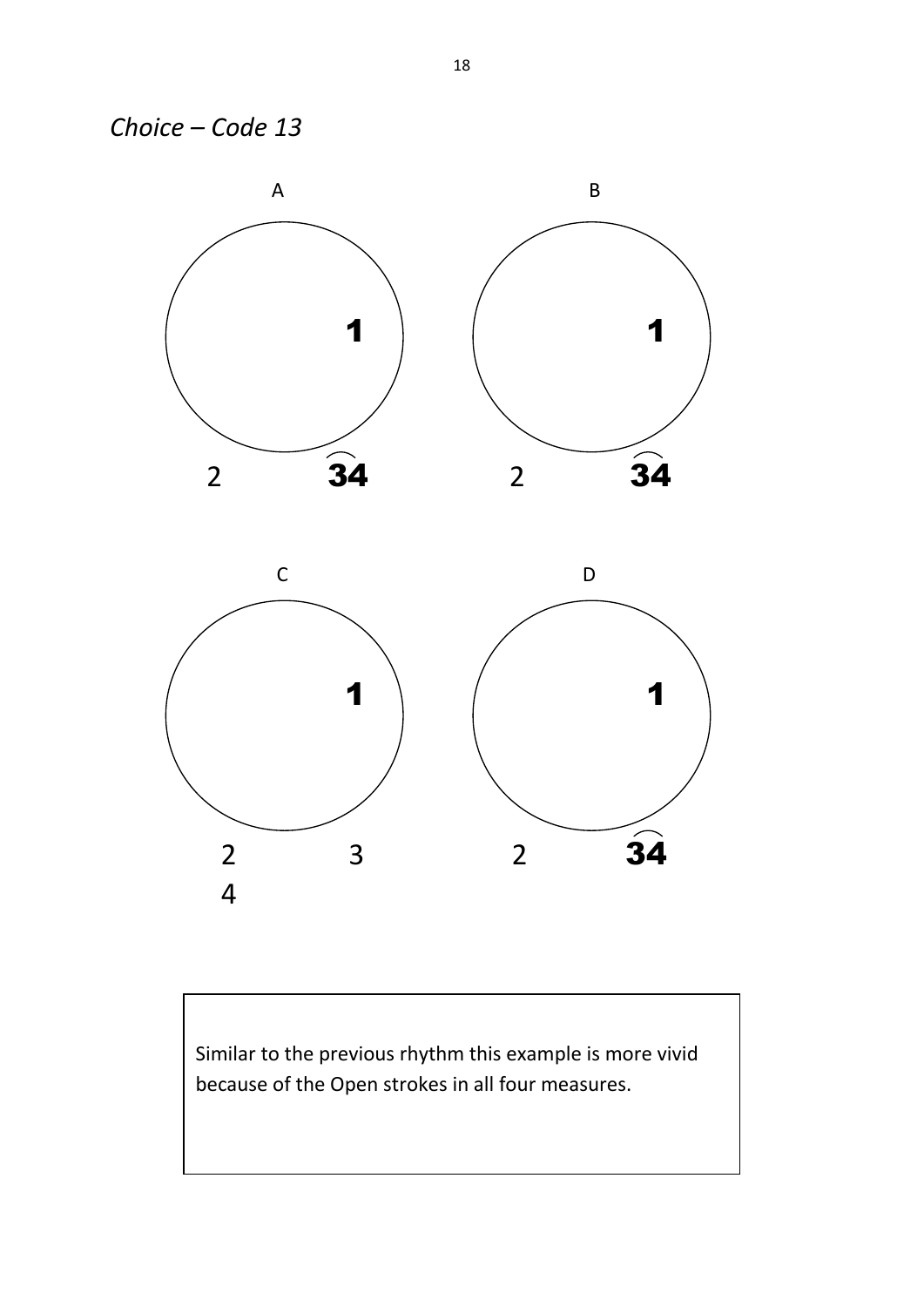

This rhythm is characterized by alternating Bass and Open strokes, hand by hand.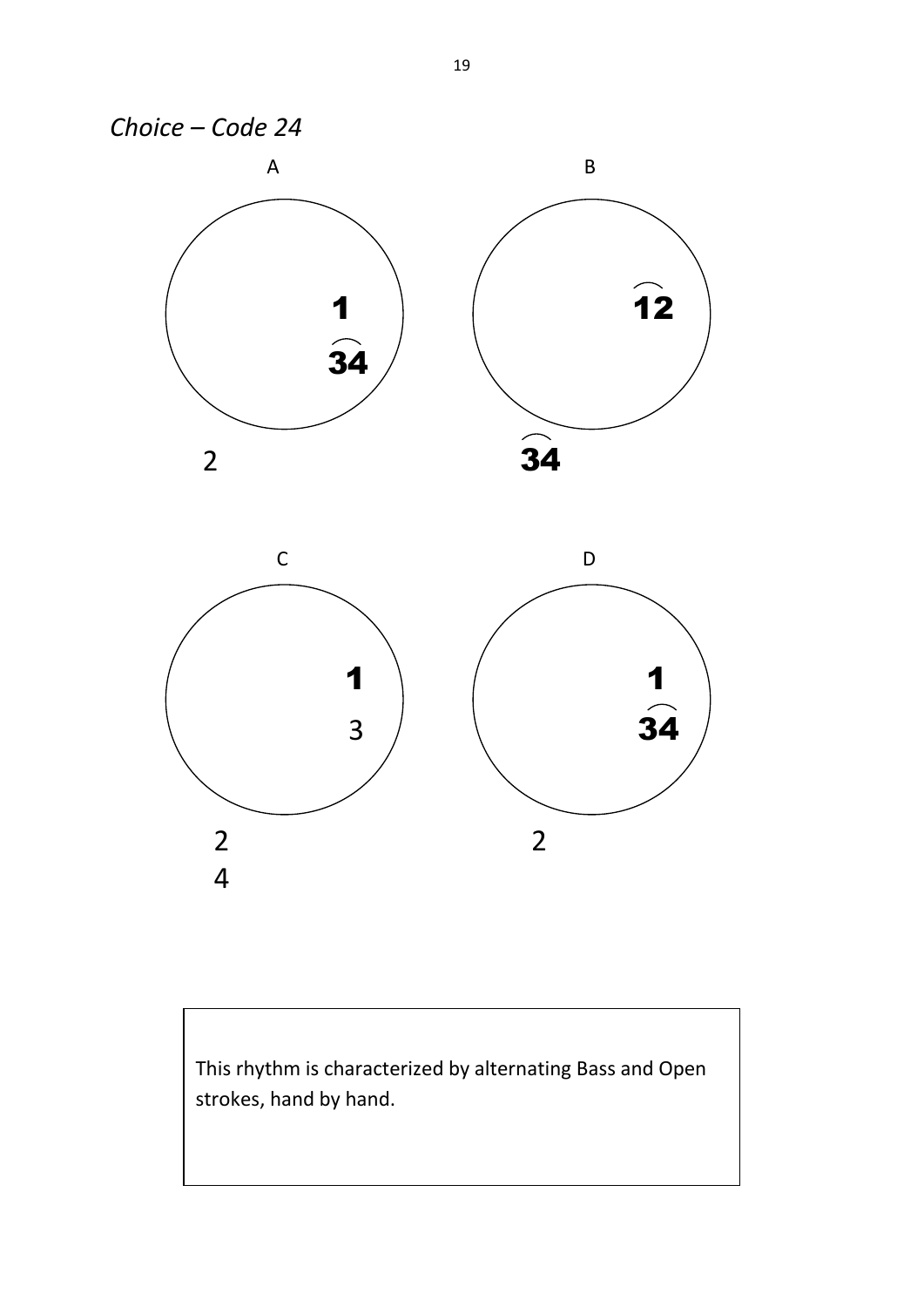



A "nice" and vivid rhythm example, played right – left, hand by hand.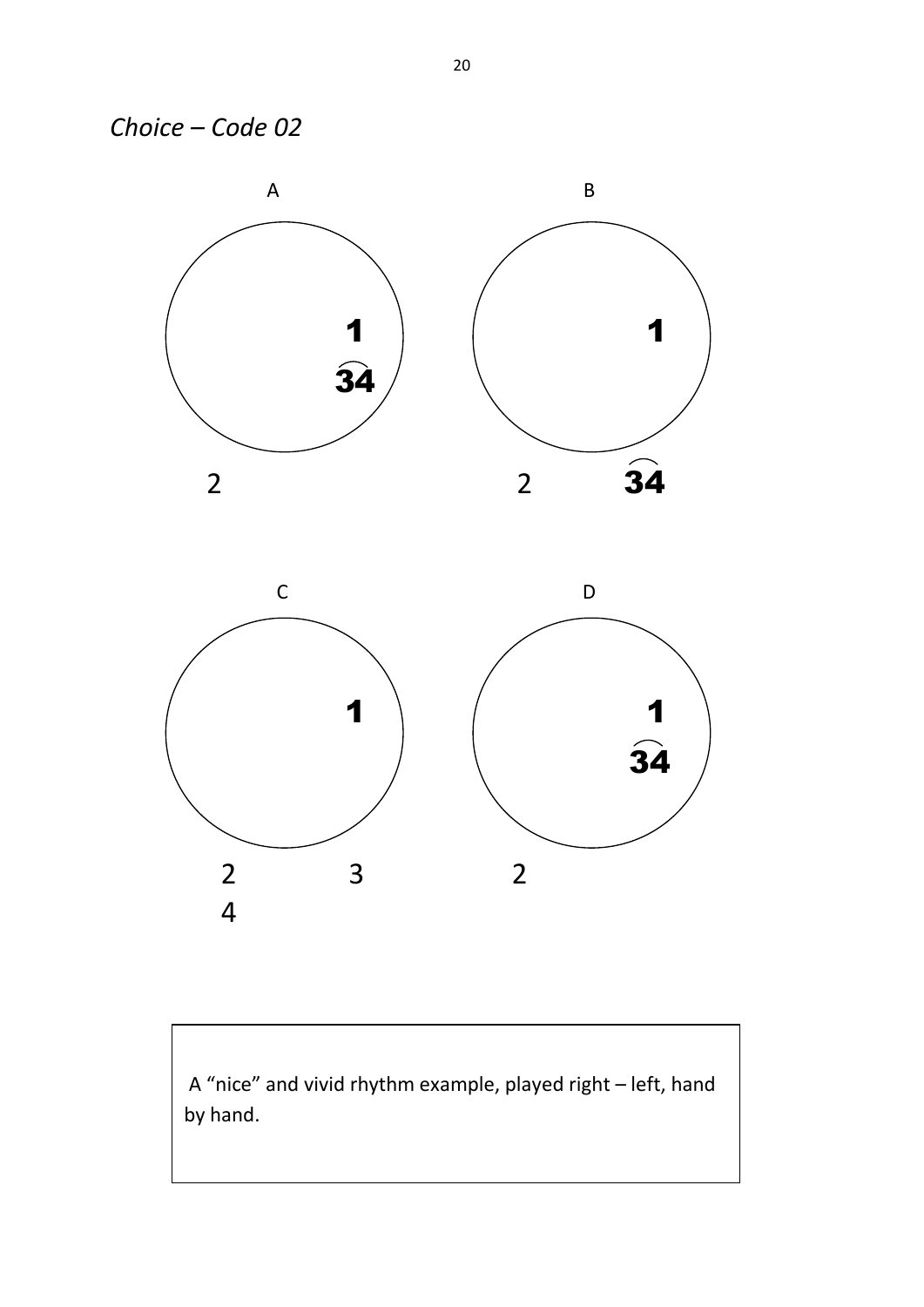



This rhythm differs from Choice- Code 24 only in the second measure. The first strokes in B are played with the right hand.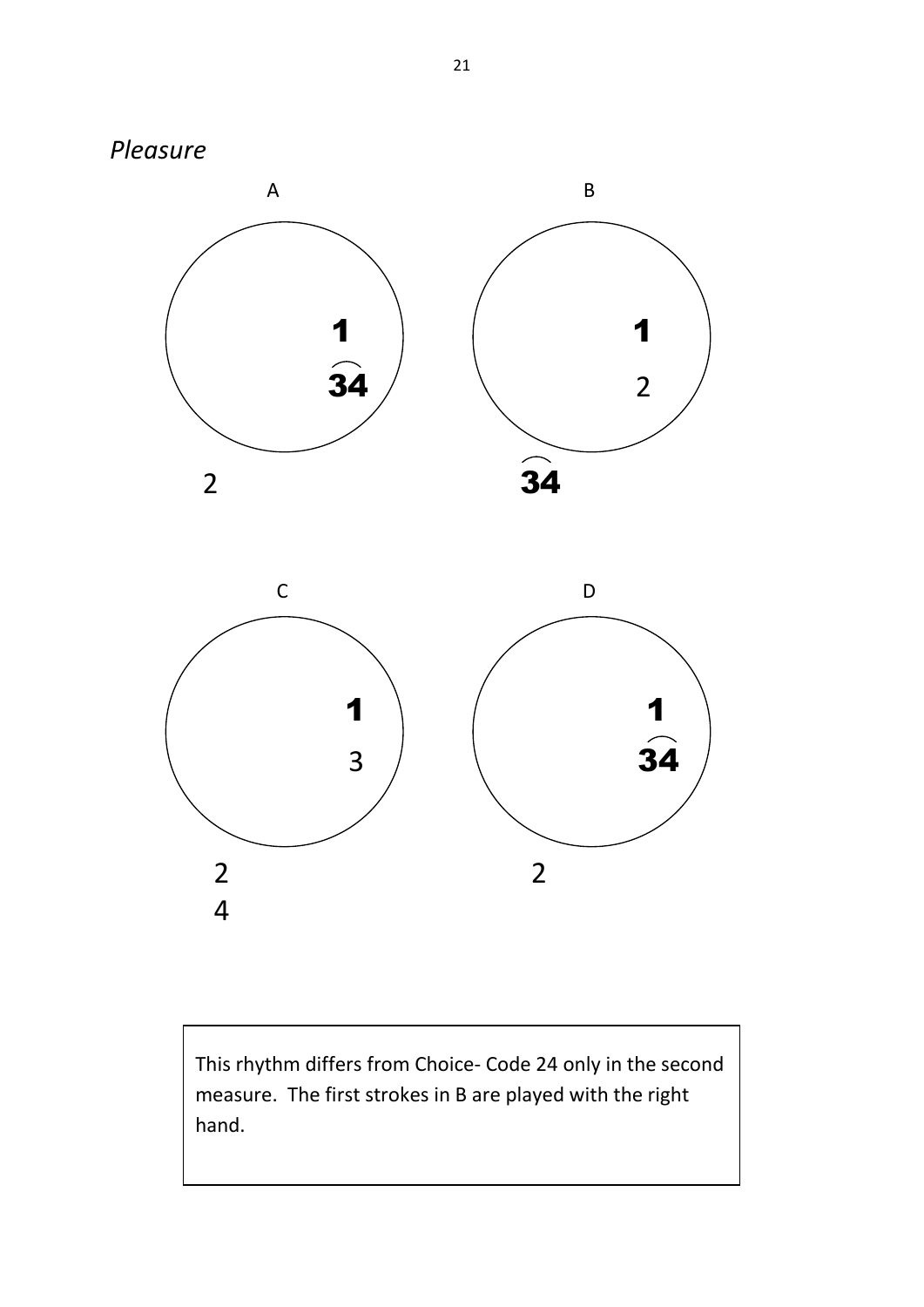*Sack Race*





The sack-racing play needs some skill. The extra emphasis put on the long strokes in the first measures goes for big jumps. The mark is reached in D (ending the race).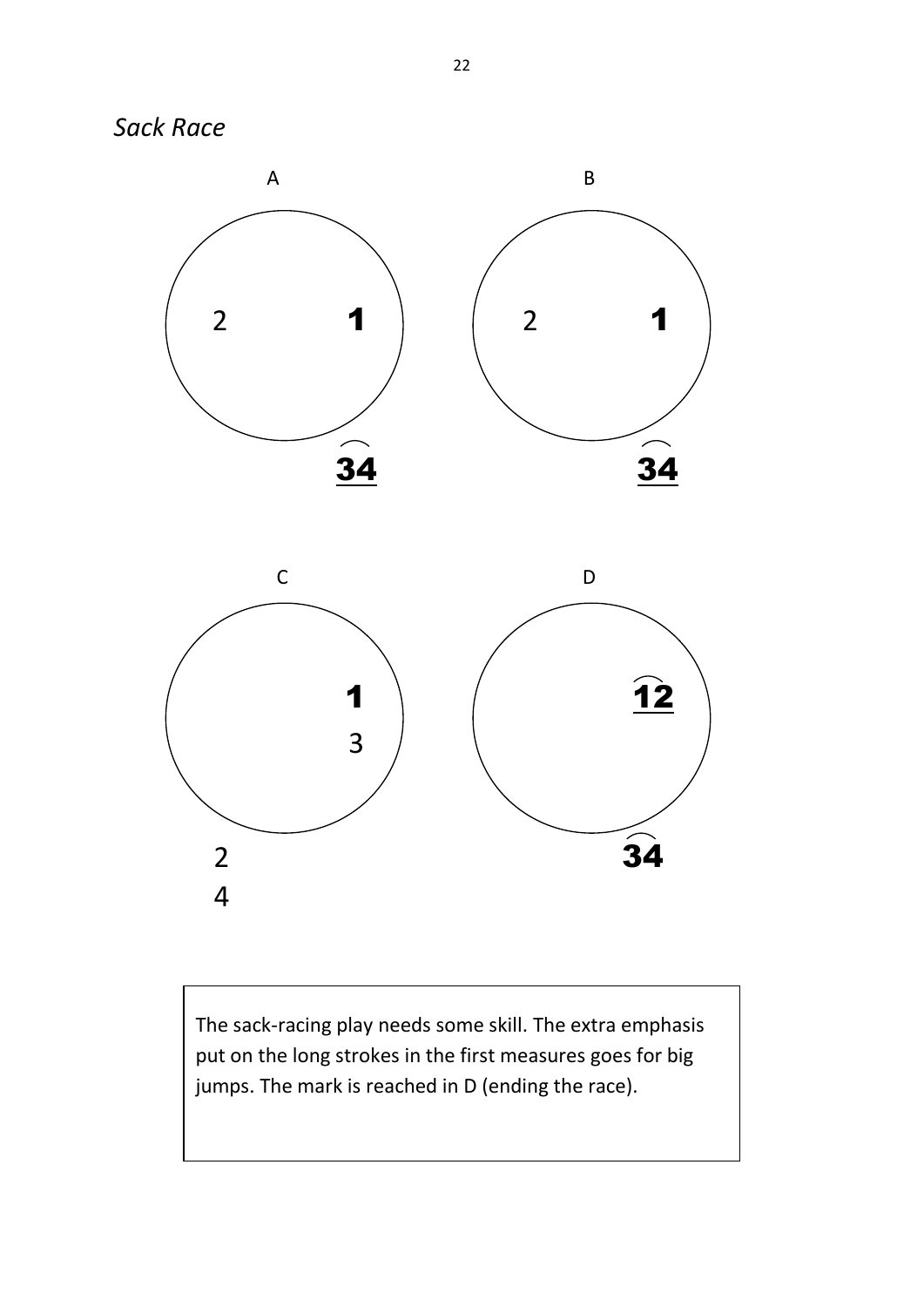#### **First measure with four short strokes**

```
A: Short – short – short - short 1 \t2 \t3 \t4
```
Rhythms starting with four short strokes are vivid and quite different due to variations in Bass and Open strokes, not to mention different accentuations.

The first three examples (again) show that small variations change the character of the pieces. The last two demonstrate that (additional) emphasis put on the second and fourth stroke change the character of the rhythms compared to those with accentuated first strokes.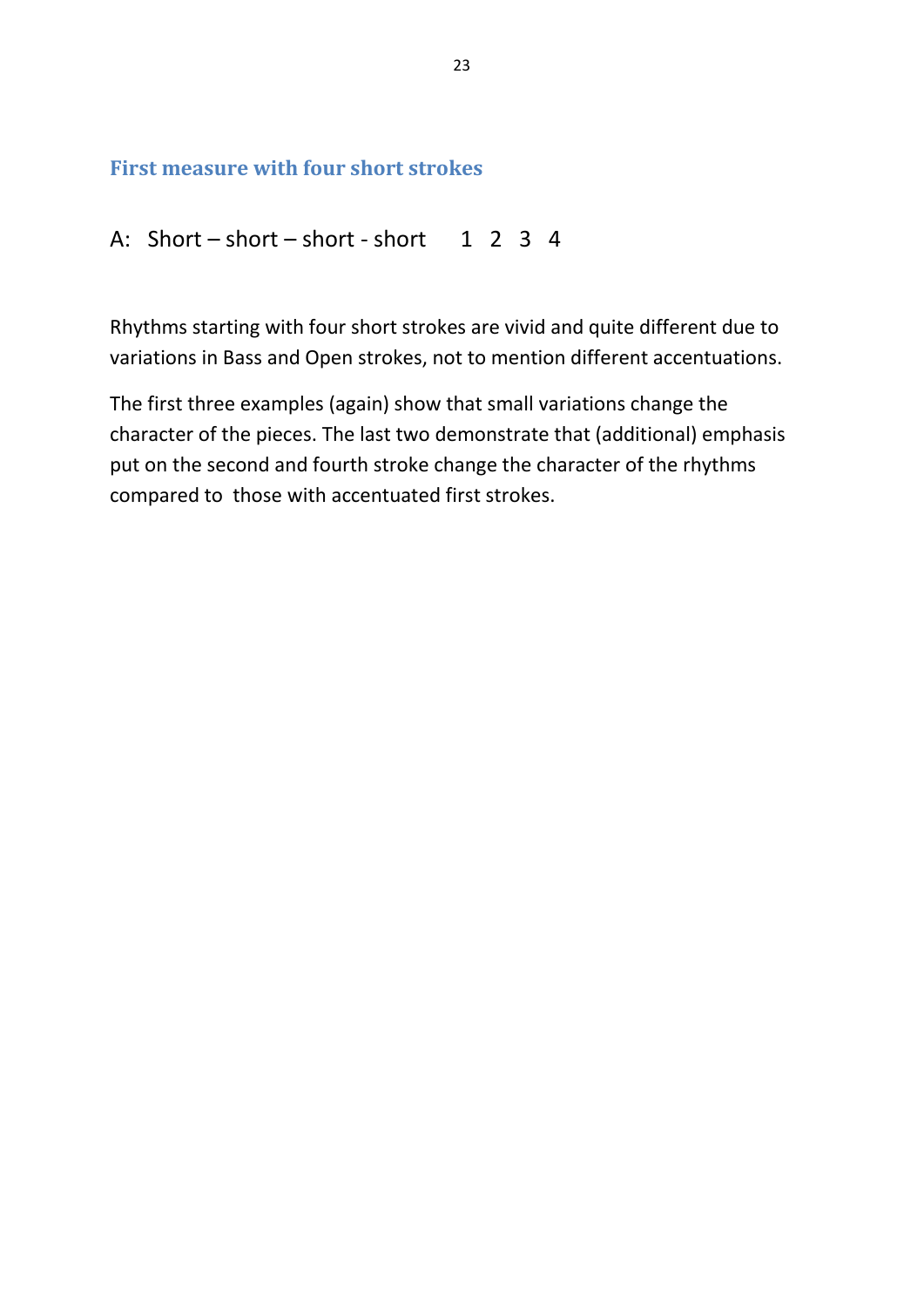*In a Rocking Chair - 1* 



A simple designed rhythm. Note that measures on the left, A and C are identical, those on the right side differ.

All strokes alternate between right and left and between Bass and Open in three of the four measures ( A, C, and D).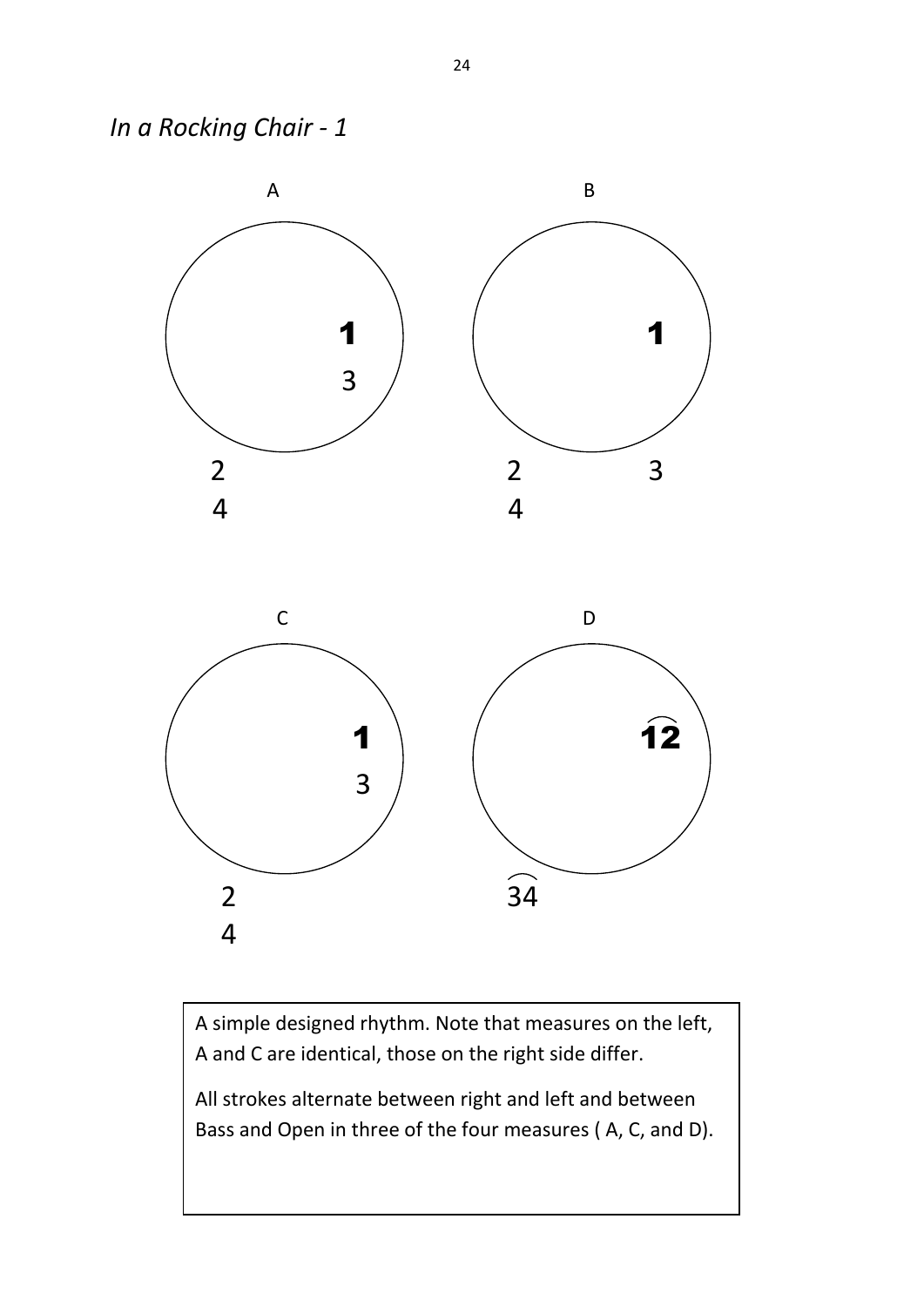*In a Rocking Chair - 2* 



This version is almost identical to the former piece but with Open strokes In D. Note the slight change in its character.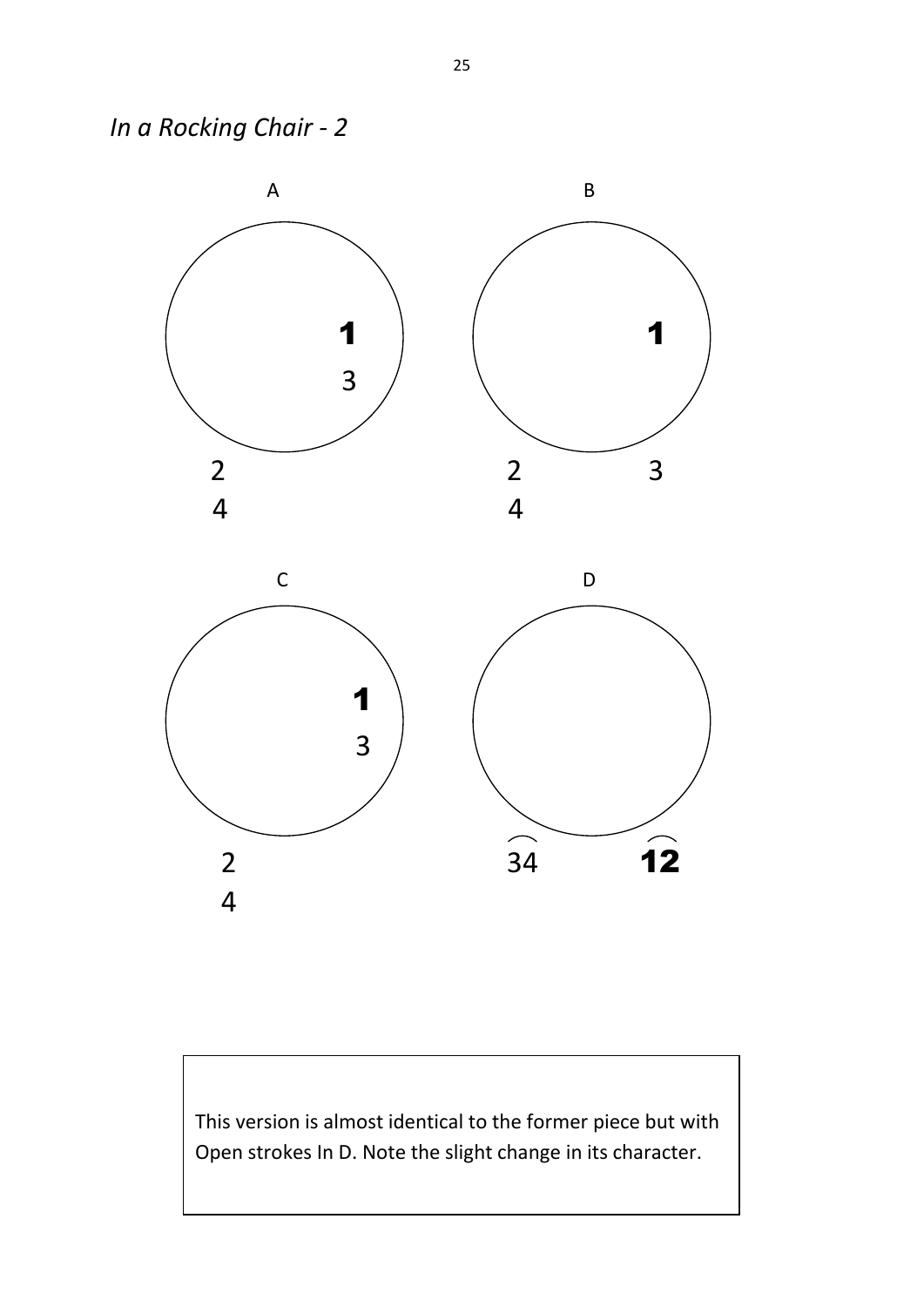*In a Rocking Chair - 3* 





In this variation of the Rocking Chair theme we stop in B for a while. This interrupts the right- left manner of strokes.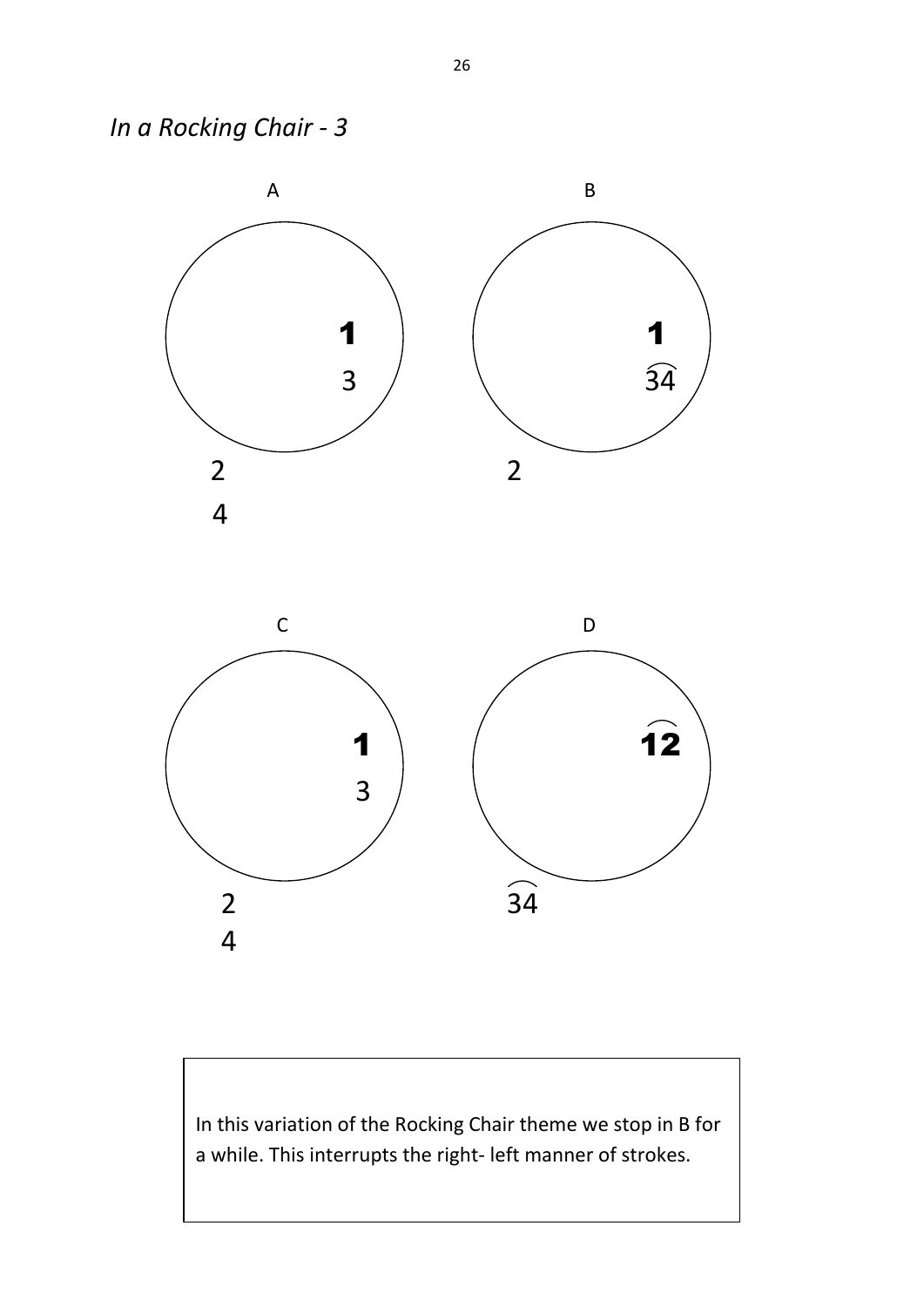





This is similar to the former piece. The difference lies in the first measure. It reflects love of life and happiness.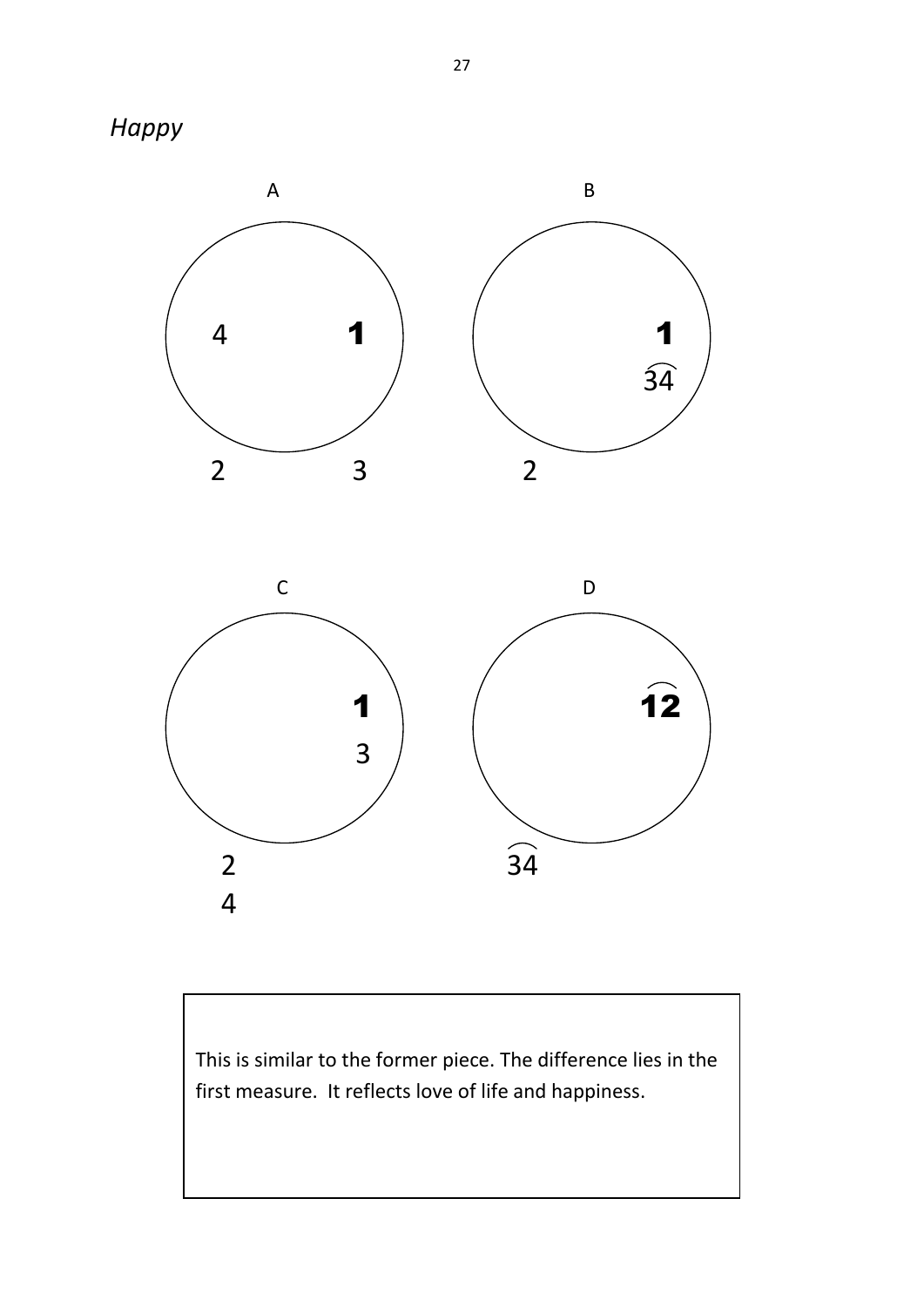*Take the Old Train* 



 In the first two measures emphasis is given on the second rather than the first stroke as with a hard start of the engine.

All measures are played hand by hand, right and left.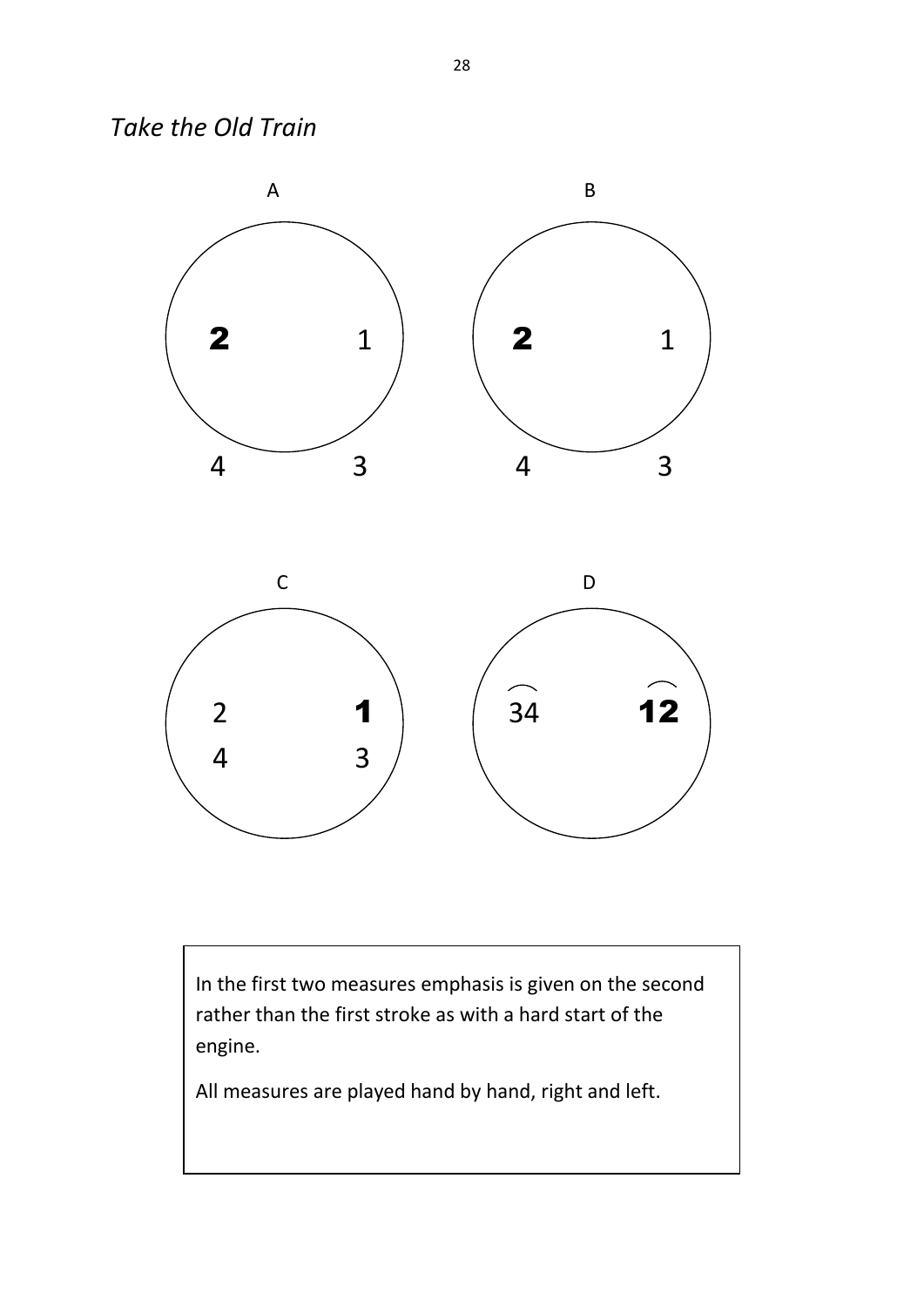*High Spirits* 



This piece is characterized by accentuated Open-strokes **4** in A and B giving this piece gaiety and high spirits.

All measures are played right – left.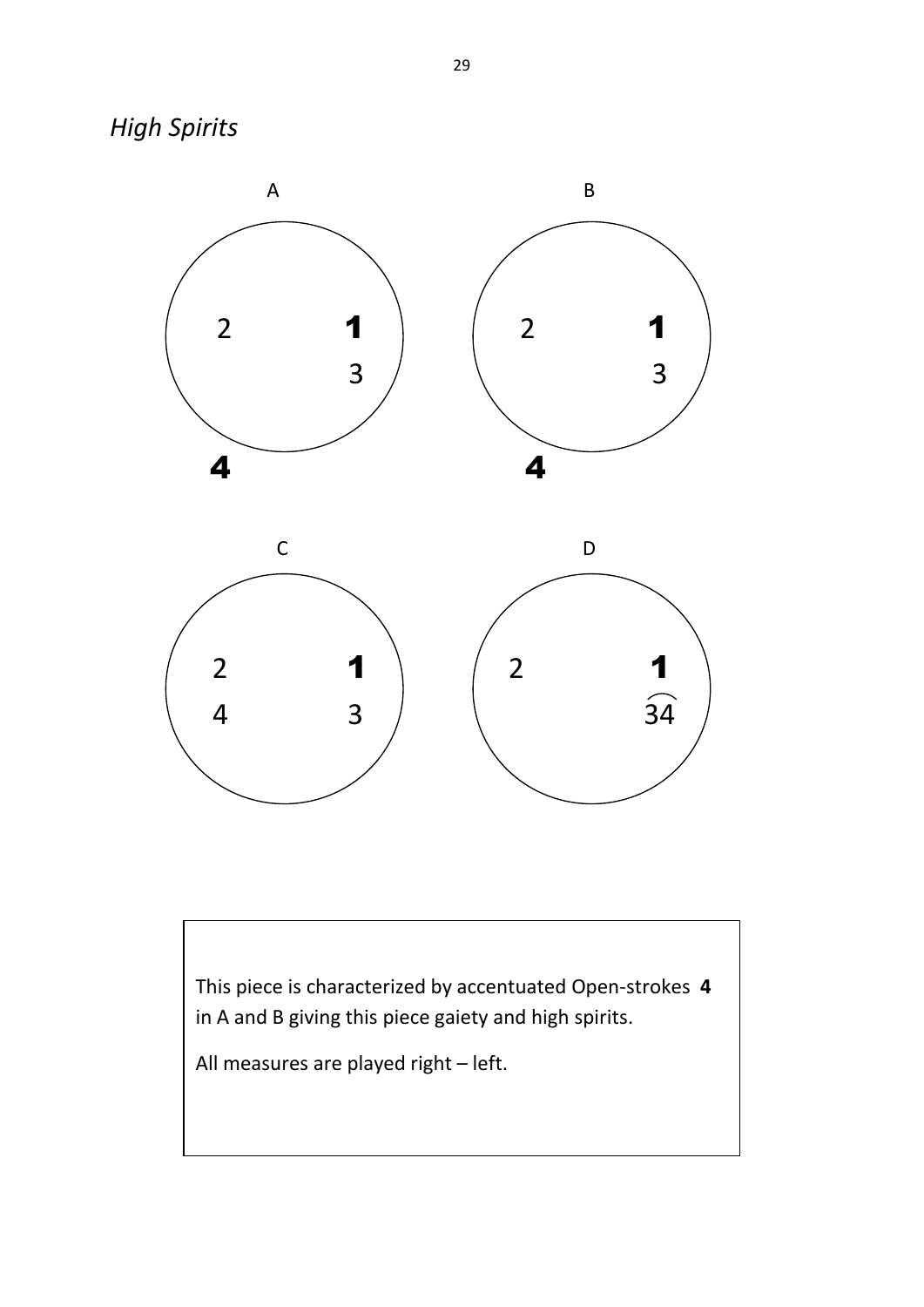#### First three measures with "dotted strokes"

In many melodies and songs we find dotted notes for syncopes similar to the example below.

Left: Common notation Right: Strokes  $1 - 4$ 



Right-dotted numbers indicate strokes extended in time by half. Left-dotted means that duration of strokes is halved. The strokes above can also be written by numbers  $1 - 8$  instead of  $1 - 4$ :



It may also help to imagine the beginning of known songs, e.g.:

*Merrily We Roll Along (Refrain of "Good Night, Ladies") Silent Night, Holy Night (6/4 measure)* 

For instance, one can play those ryhthms on the drum in the following manner:



Examples are given on the following pages.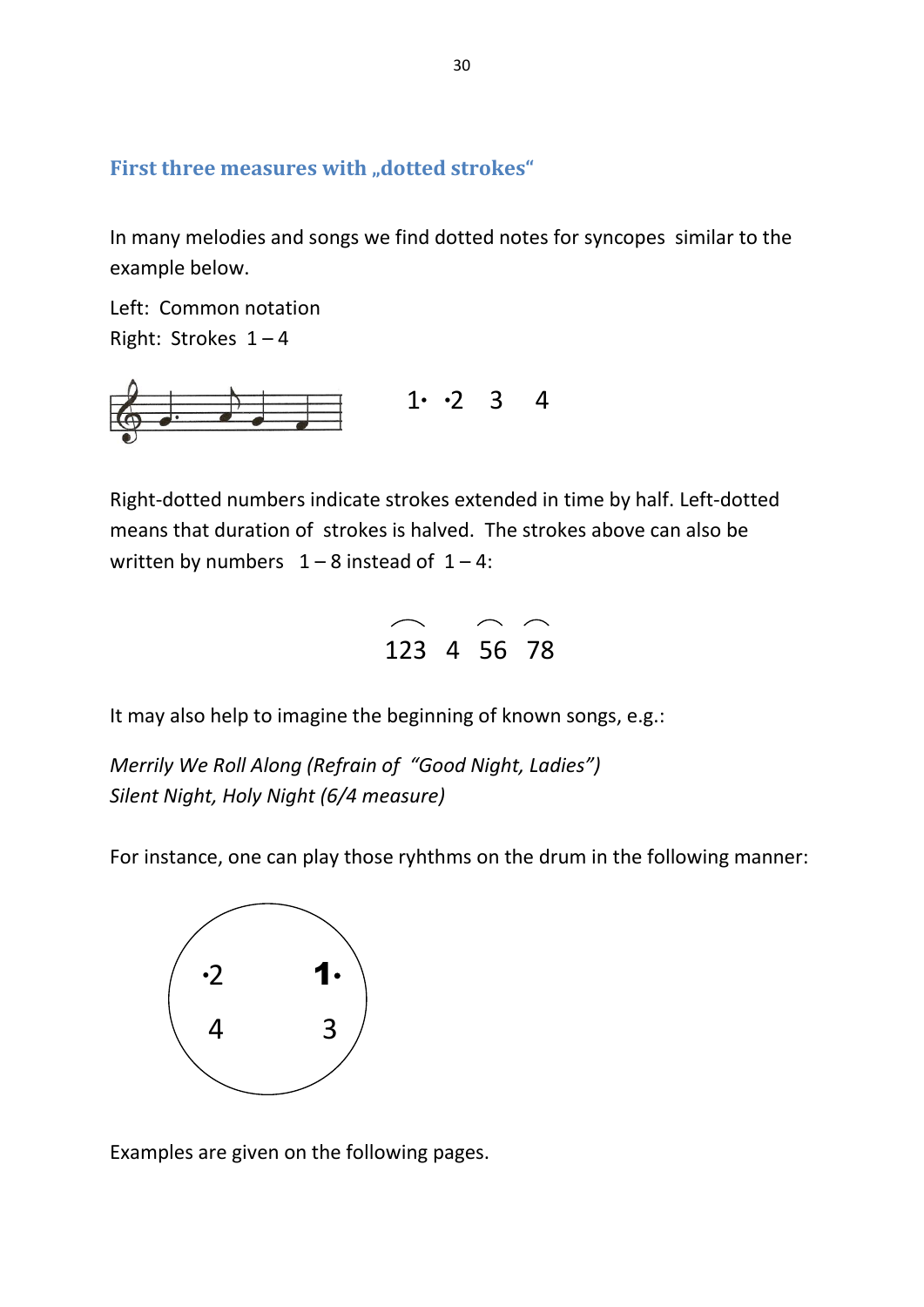*Hobby-Horse* 



This piece starts with playing "dotted" strokes in measures A and B followed by "normal" strokes in C and D.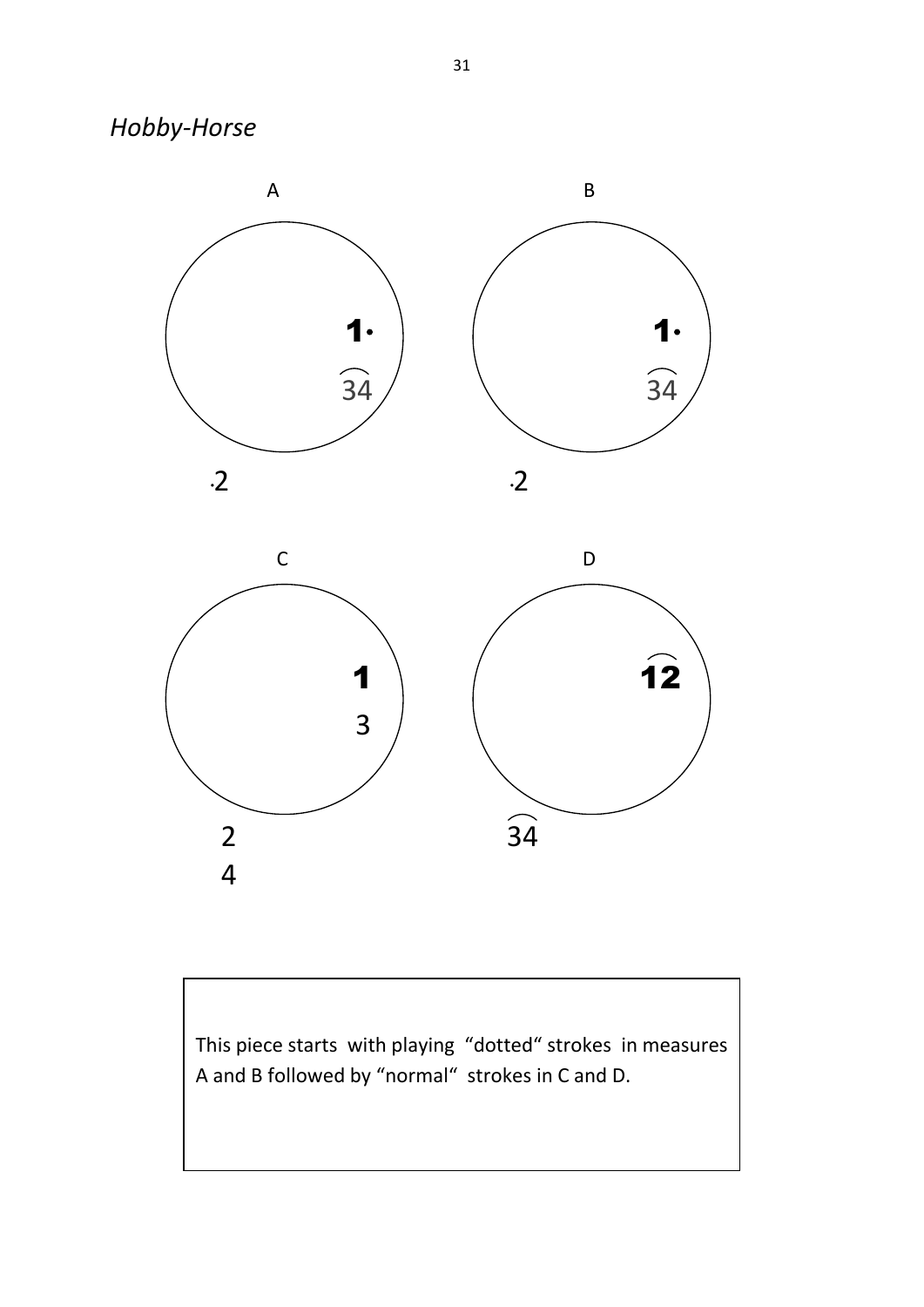



Measures with fast and long strokes alternate in this piece. C is similar to A but with "dotted" strokes. Without these "dotted" strokes this rhythm would consist of two rather than four measures.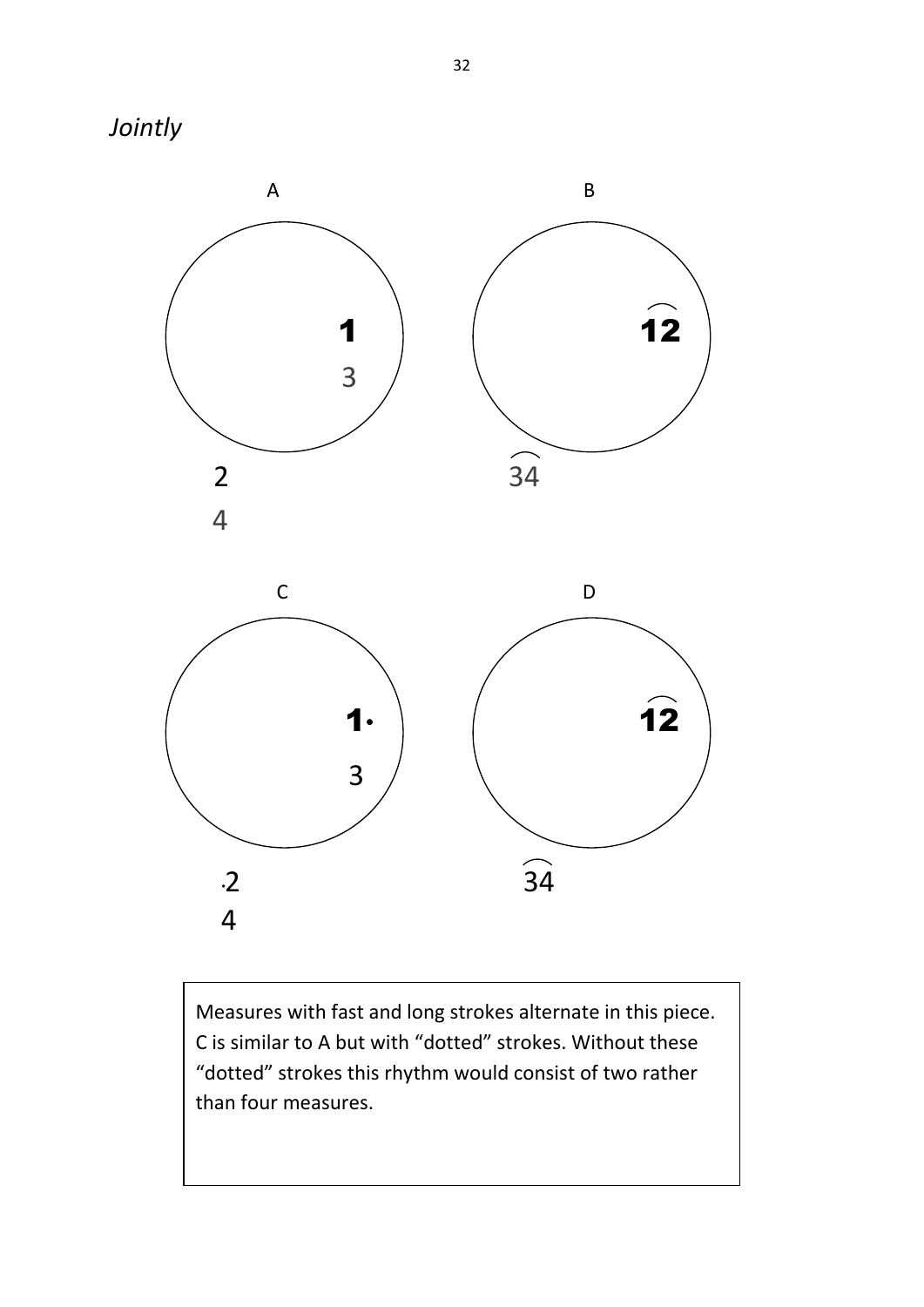*Making The Point* 



Here we play dotted Bass-strokes In A und in C. The second measure starts with two Bass-strokes followed by a long stroke. It is similar to the following rhythm piece "Merrily".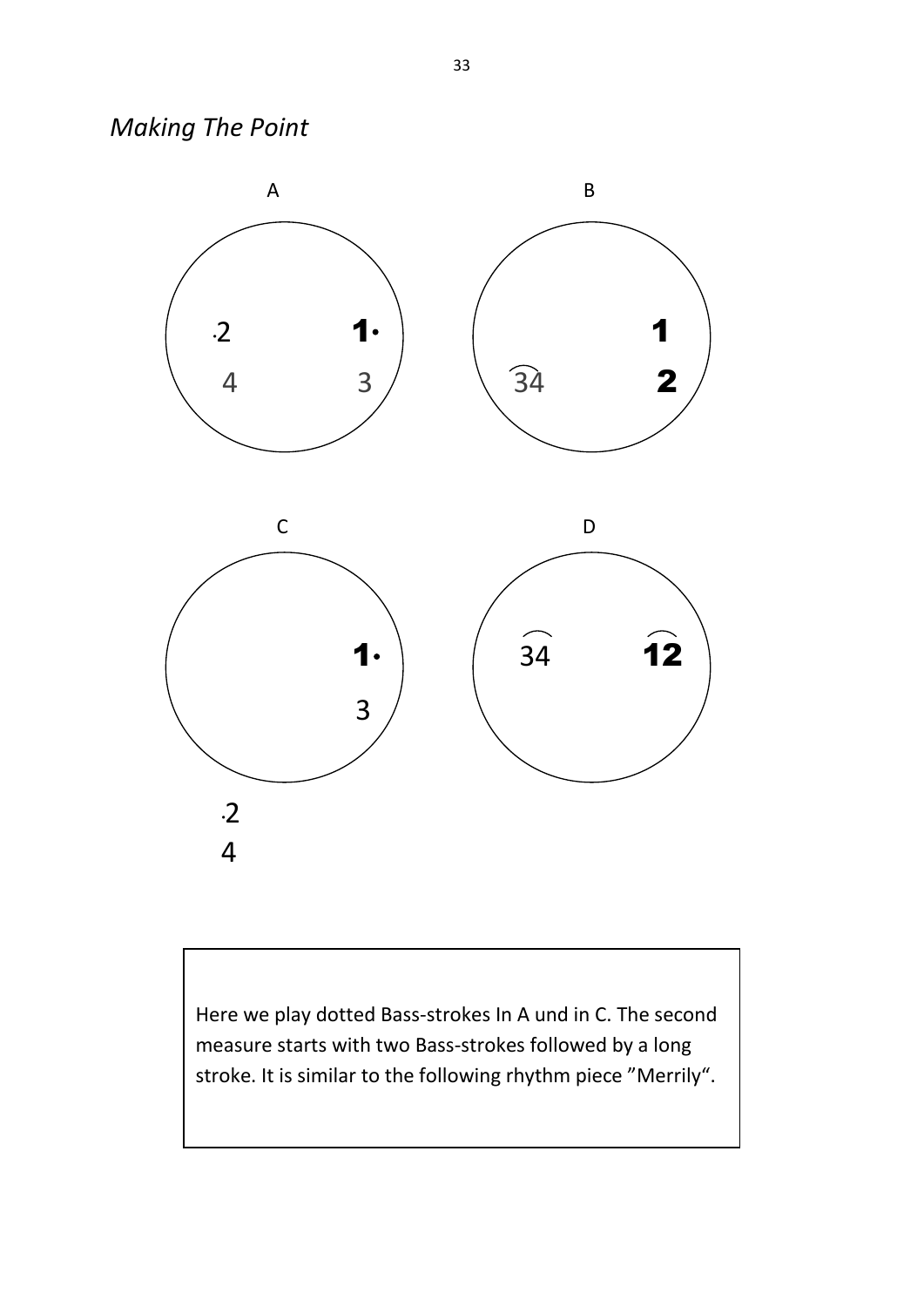



This example is strongly influenced by the refrain "Merrily we roll along"… of the song "Good Night, Ladies".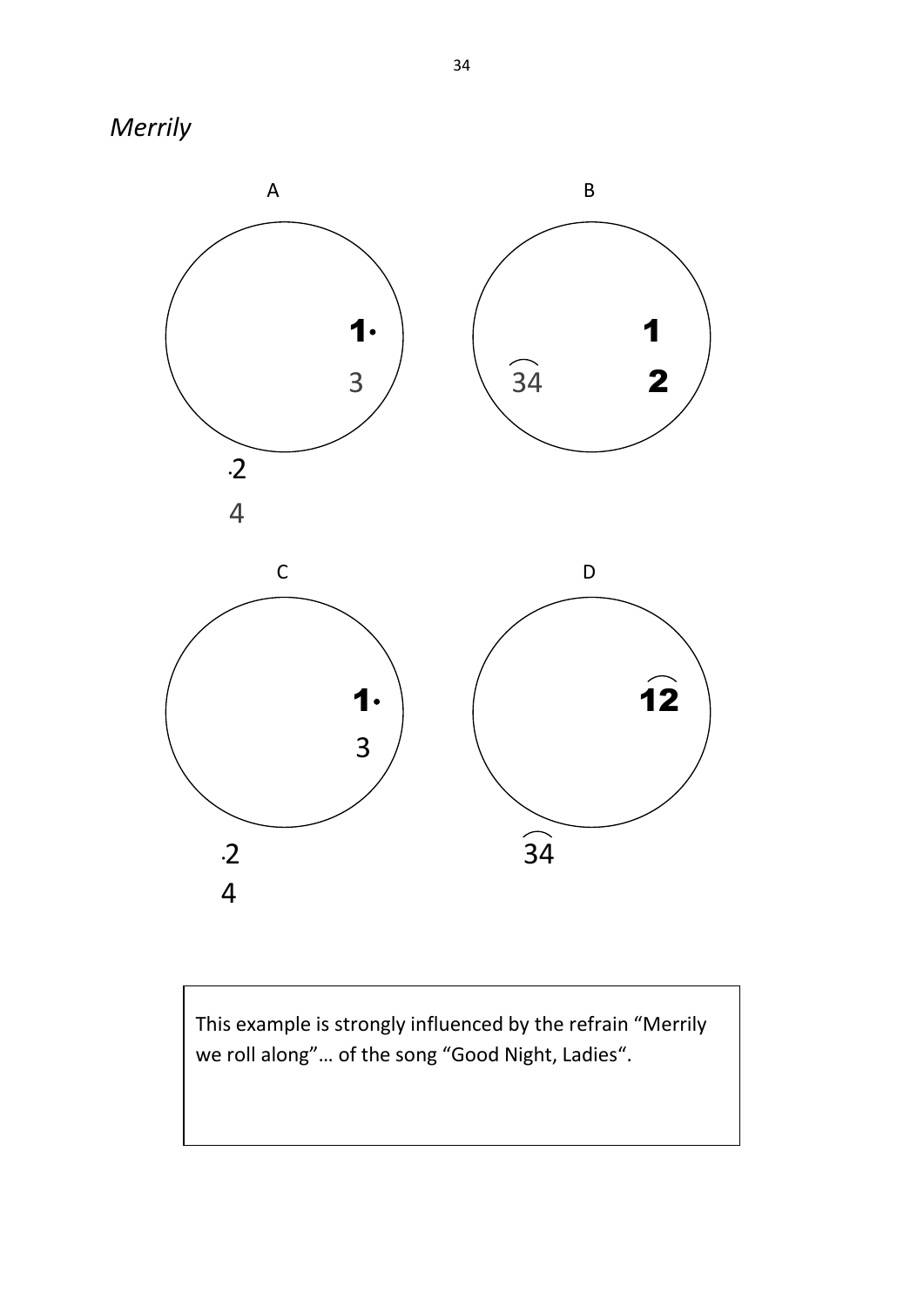# **Part 2**

## **Composing your own simple four measure rhythm piece**

In Part 1 you learned many simple and melodic rhythm pieces, which start differently but end in a similar way. Quite often the first two measures are the same or very similar. The last two measures are different in character. The third measure or the middle part of the rhythm is characterized by short strokes, the last measure by at least one long stroke:

- C: Four short strokes usually
- D: Long strokes, at least one

The following pages show five patterns of rhythm pieces with strokes for the last two measures, only.

In order to compose your own rhythm

1) Select a pattern for C and D

2) Compose strokes for the first measure or select them from one of the previous examples. You can do the same for the second ones.

3) Play it. If you are not satisfied try to use another pattern for your begin.

Such compositions are by experience satisfying. Later you may want to use a pattern of D only or freely compose all four measures. For this purpose an "empty" page is also enclosed.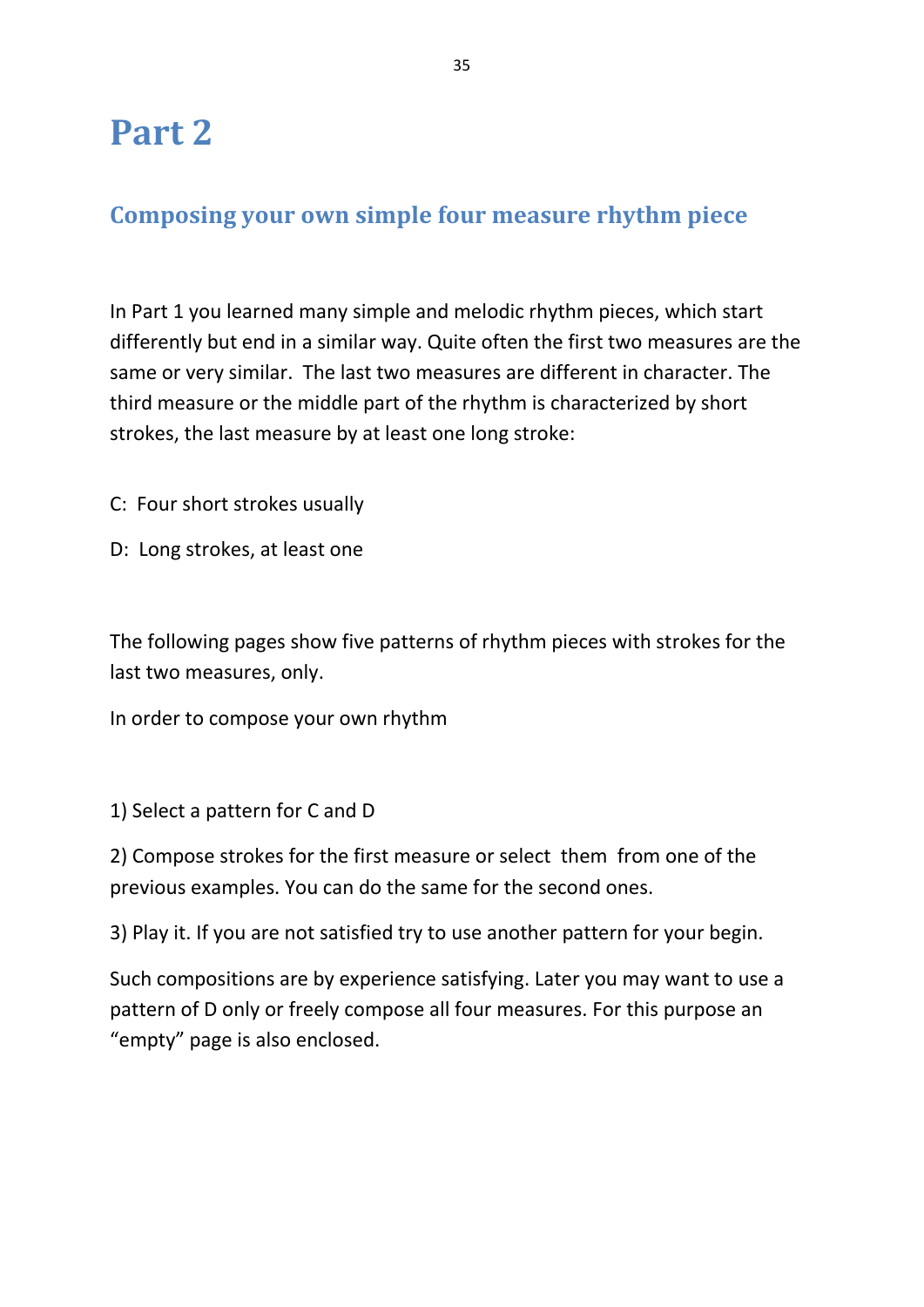

2

4

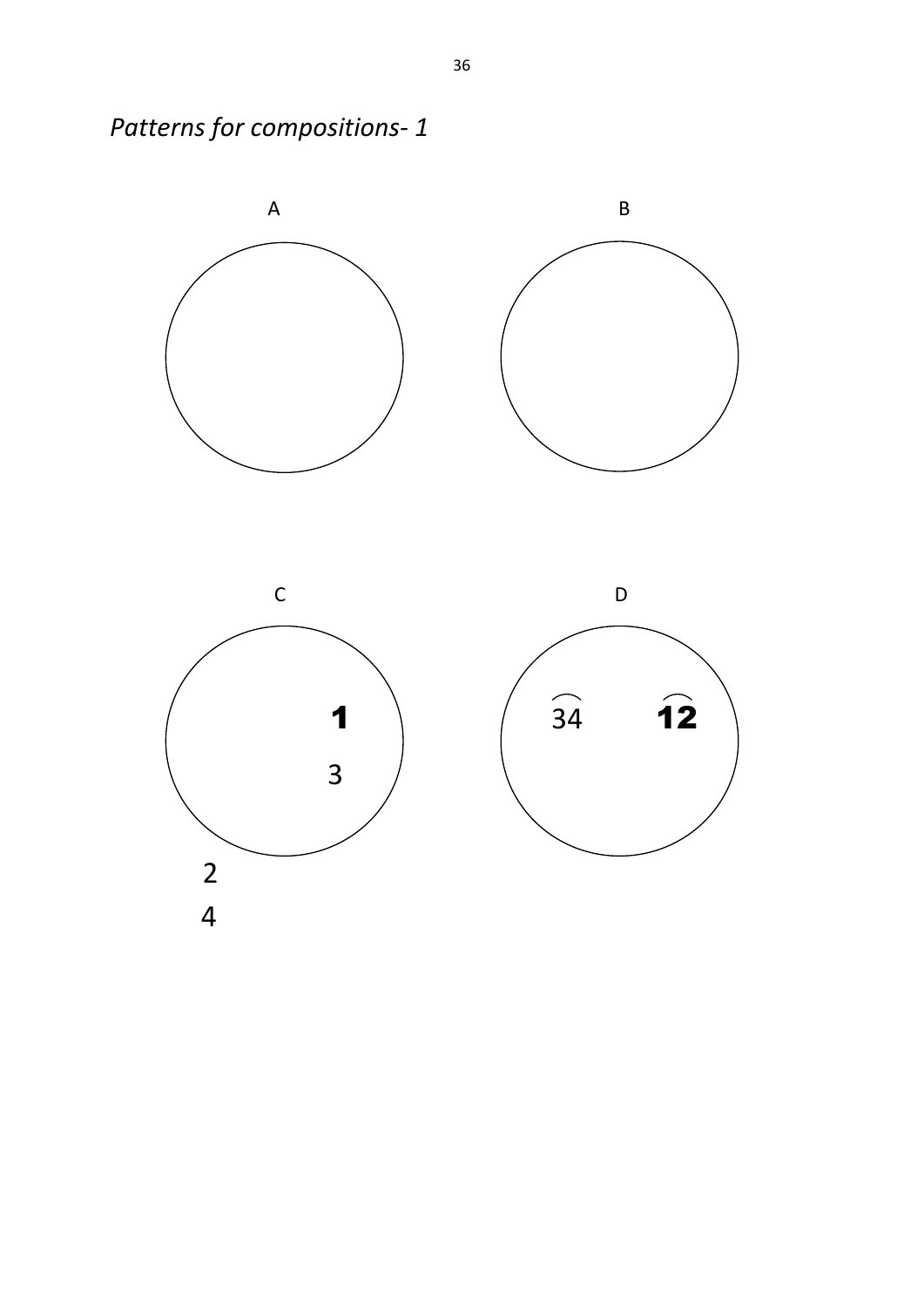

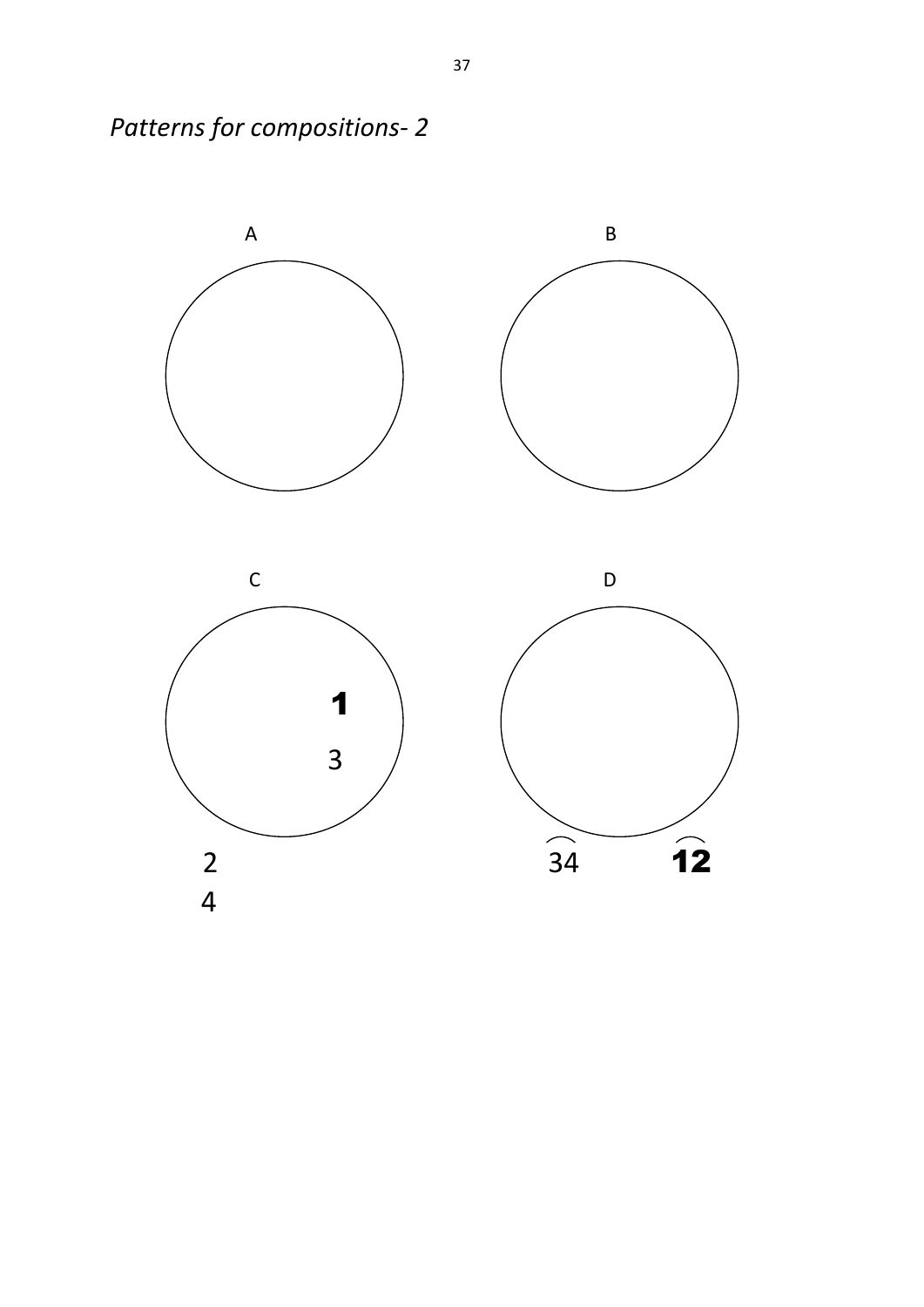

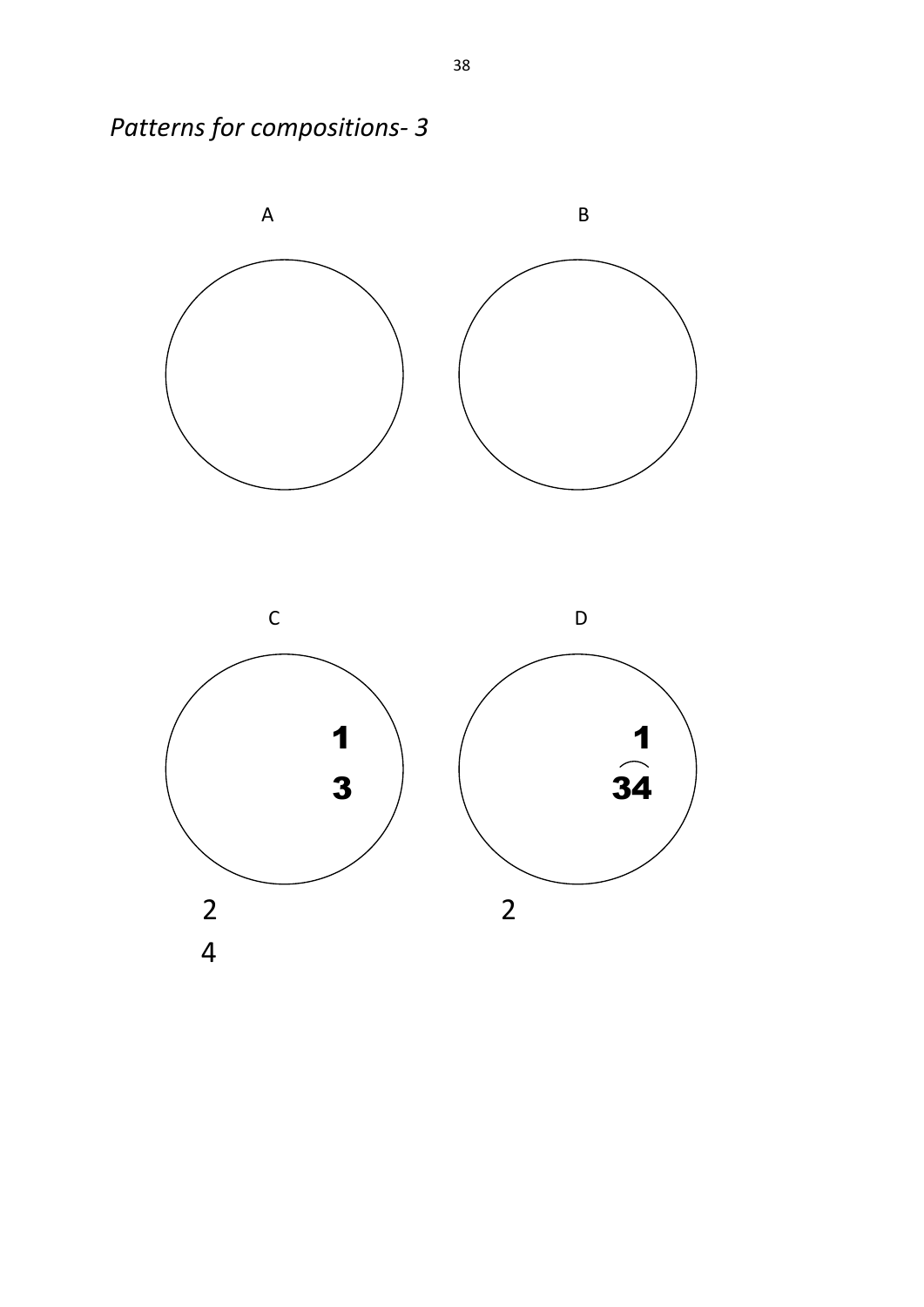

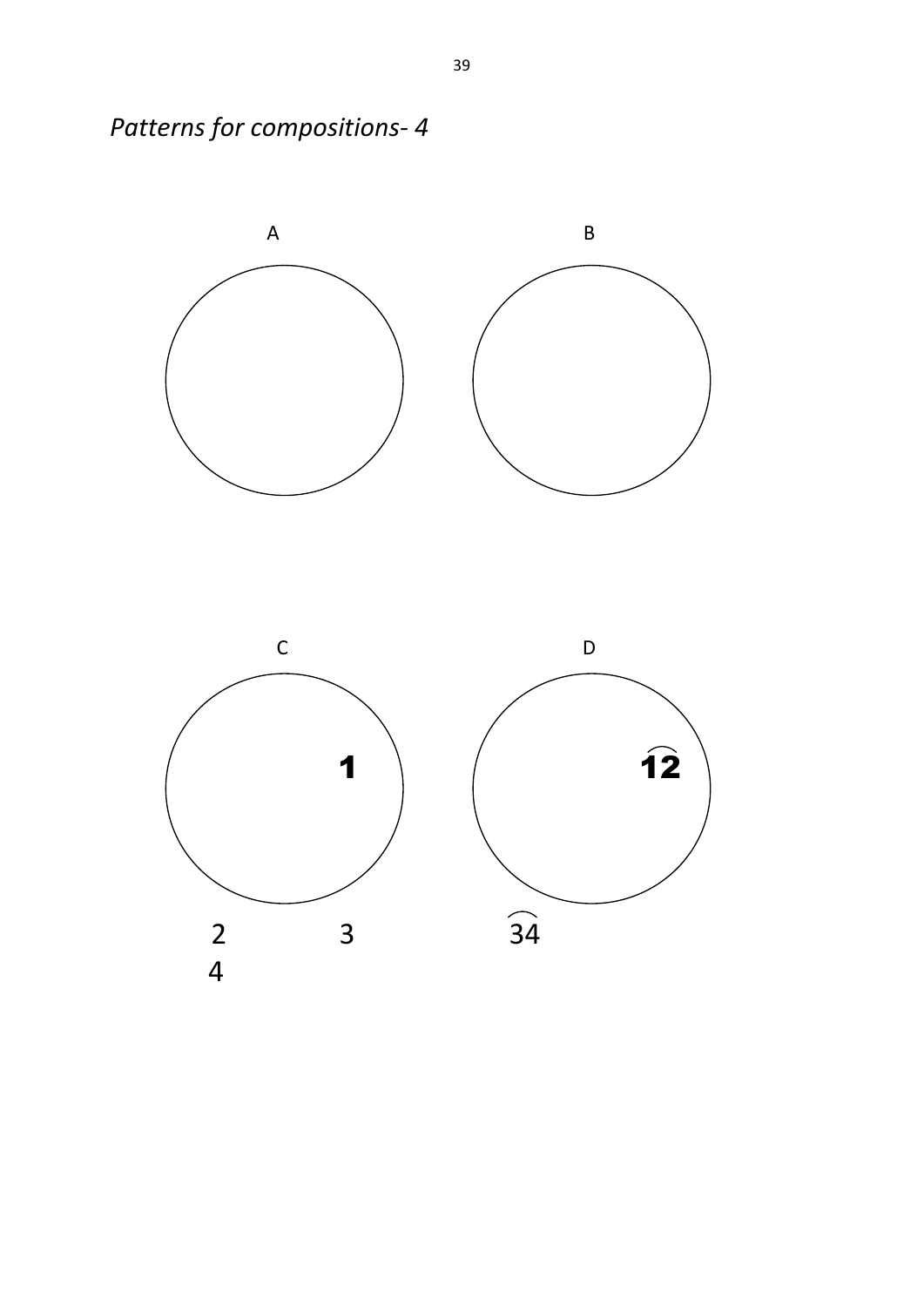